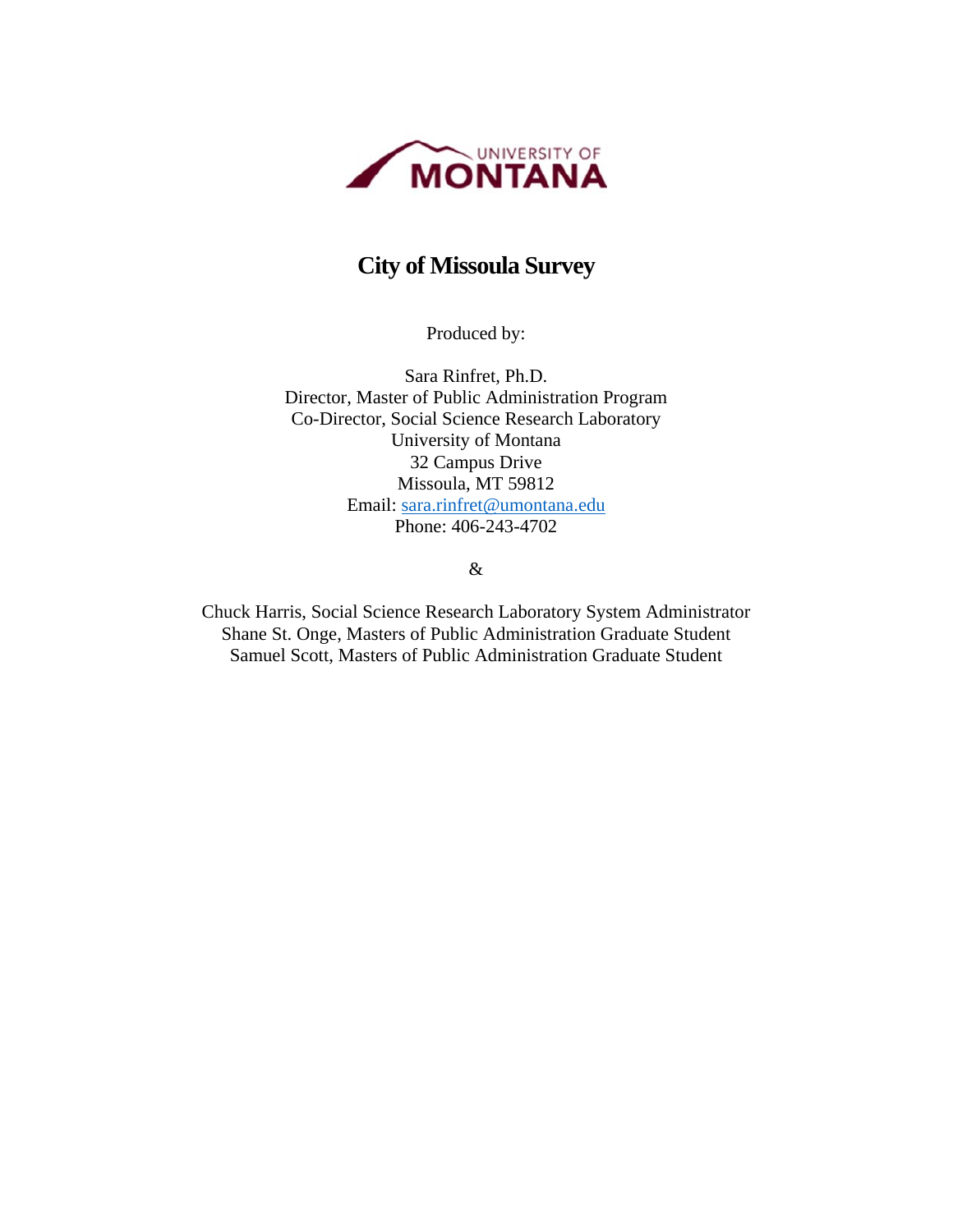# Table of Contents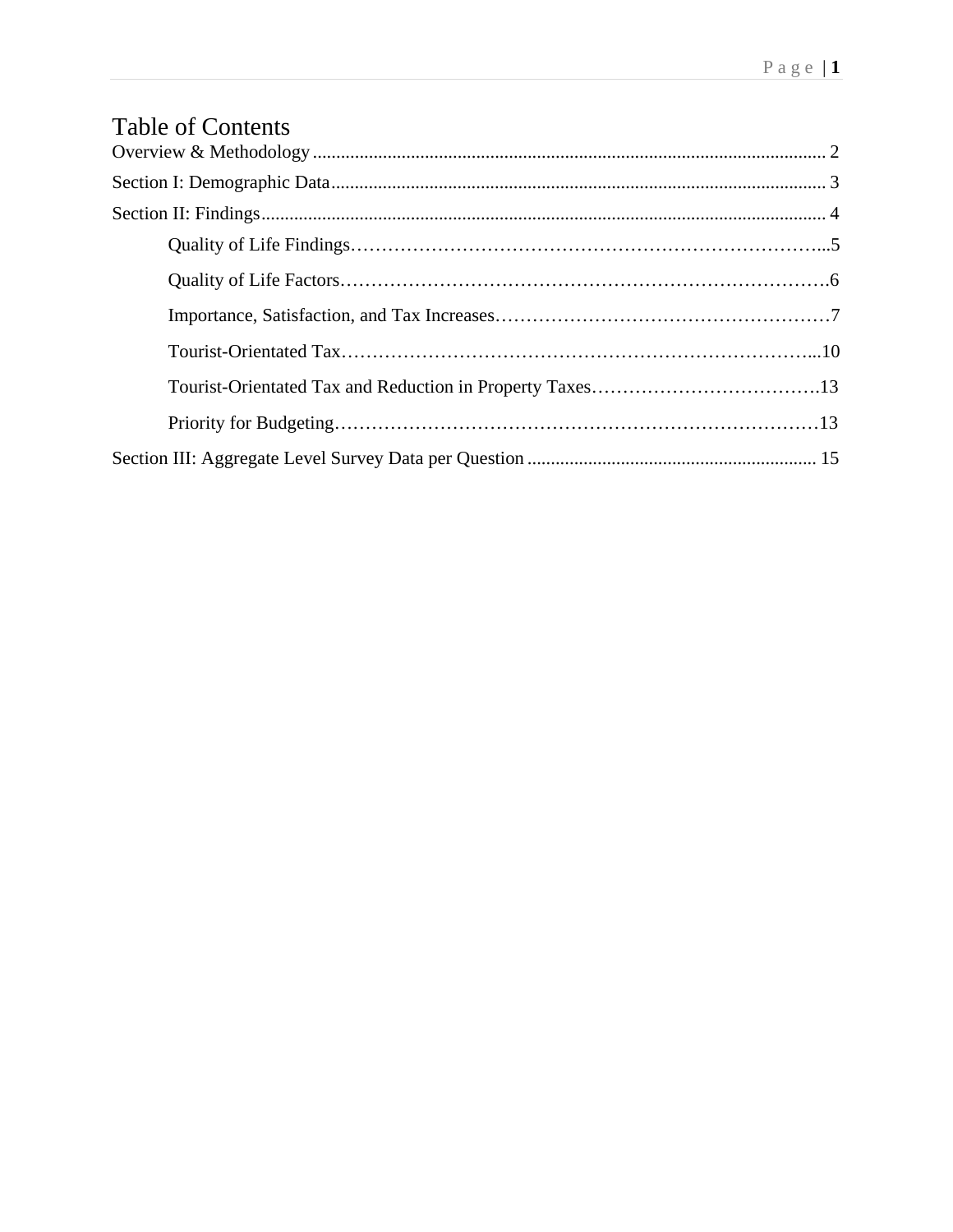#### Overview & Methodology

Spring 2018 the City of Missoula requested that a research team from the University of Montana's Social Science Research Laboratory (SSRL) conduct a telephone survey of active registered voters within city-limits. The purpose of the survey was to examine perceptions regarding citizen satisfaction with municipal services more broadly.

The University of Montana's SSRL created a 14-question telephone survey. Dr. Sara Rinfret led a team of Master of Public Administration student researchers in the creation of the survey instrument. To provide high quality results, trained interviewers from WestGroup Research of Phoenix, Arizona conducted the phone survey. The University of Montana research team was responsible for the analysis of the data collected. The survey was conducted March 1-20, 2018 with 606 randomly selected City of Missoula registered voters. Survey results are valid with a margin of error (MOE) of  $+/- 4$  at a 95 percent confidence level.<sup>1</sup> The statistical analysis of the survey data was conducted with the Statistical Package for the Social Sciences (SPSS). ArcGIS was used to provide a geographic context for the data. Tableau and NVivo software provided data visualizations.

Although the telephone calls were randomly selected from zip codes within the city limits of Missoula, respondents were asked pre-screening questions to ensure the accuracy of the results. Respondents were asked: do you live in the City of Missoula; what are the two streets that intersect in your neighborhood? The data from the pre-screening questions where evaluated within a spatial context to ensure the sample was indeed within city limits. Twelve respondents listed intersections that were further than one half mile outside of city-limits and removed from the dataset, leaving a final survey population of 594.

Even though telephone surveys are scientifically rigorous, there are limitations. For instance, only voters listing a phone number when registering to vote in Montana were in the population sampled for the survey. The telephone survey was also conducted in English, which would limit the participation of non-English speaking active voters in Montana. We do not believe that these limitations overshadow the quality of information provided in this report.

The following report provides an overview of demographic data and results from each survey questions. Specifically, this report documents:

- 23.5 percent of respondents believe housing is the most pressing issue for Missoula
- 79.8 percent of individuals classify their quality of life in Missoula as excellent or good
- Missoula fire services received the strongest level of satisfaction from respondents
- 54 percent of participants strongly support/support the adoption of a three percent touristorientated tax

 $\overline{a}$ 

<sup>&</sup>lt;sup>1</sup>If we ran the survey 100 times with the same procedure, and selected a different random sample each time the  $+/-$ 4% interval around the survey response should, in 95 of those 100 surveys, contain the same answer from asking everyone in the population.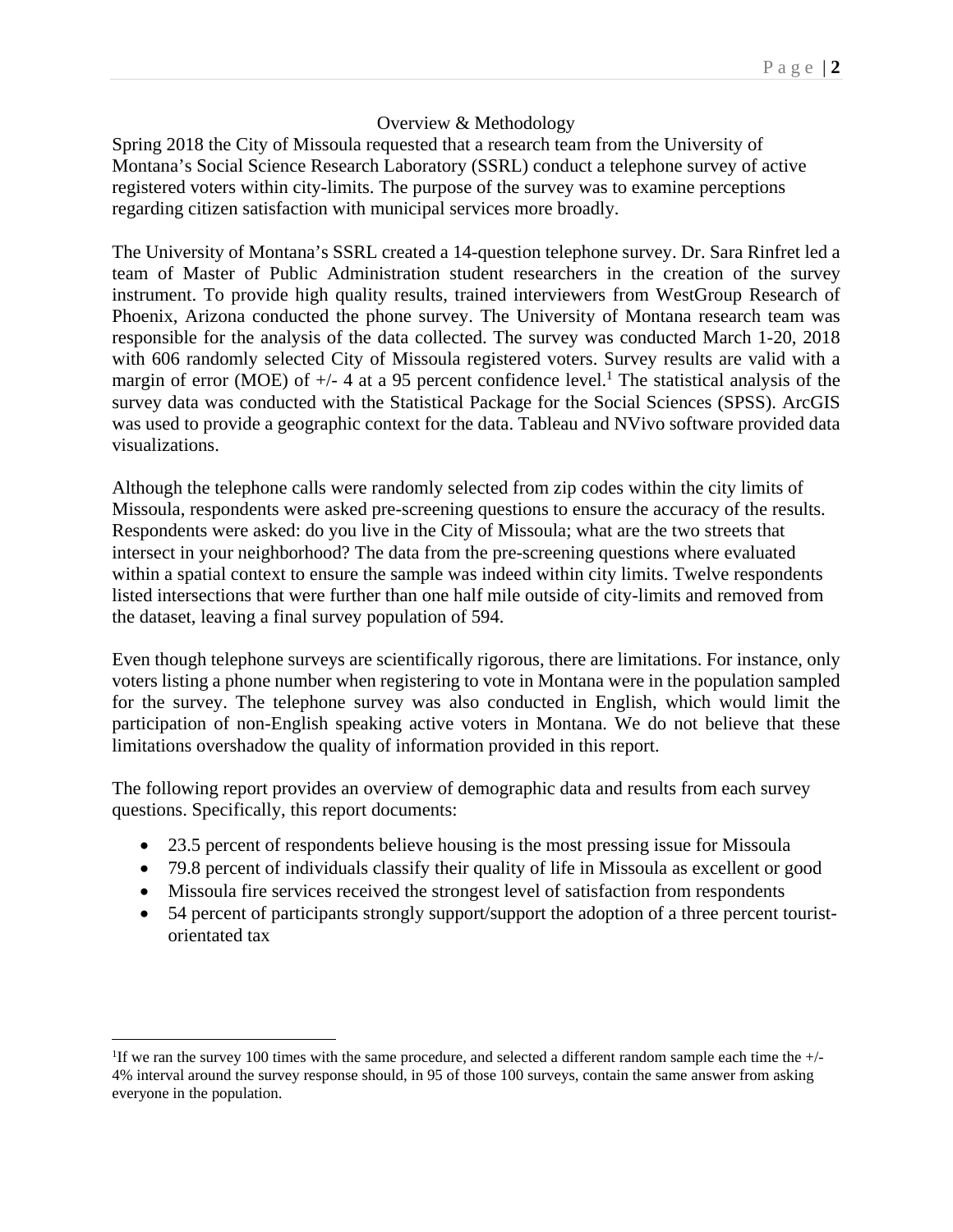#### Section I: Overview of Demographic Data

The respondents from the City of Missoula survey contained 48.5 percent men and 47.3 percent women. The majority of respondents were within the ages of 27-66 or older and 62.5 percent own a home. Participants varied in their total household income. For example, 20.7 percent of the sample earned \$15,000-34,999 per year. Slightly over half of the respondents (50.7 percent) made more than \$50,000 per year. A significant majority (81.6 percent) said that they did vote in the Fall 2017 election.

|                                               | <b>Survey Respondents</b> |
|-----------------------------------------------|---------------------------|
| <b>Gender</b>                                 | Percentage                |
| Male                                          | 48.5%                     |
| Female                                        | 47.3%                     |
| <b>Gender Neutral</b>                         | 0.5%                      |
| Prefer not to answer                          | 3.7%                      |
|                                               |                           |
| Age                                           |                           |
| 18-26                                         | 9.3%                      |
| 27-46                                         | 29.3%                     |
| 47-66                                         | 26.6%                     |
| 67 or older                                   | 29.8%                     |
| Prefer not to answer                          | 5.0%                      |
| <b>Total Household Income</b>                 |                           |
| $$0 - $14,999$                                | 11.5%                     |
| $$15,000 - $34,999$                           | 20.7%                     |
| \$35,000 - \$49,999                           | 10.9%                     |
| \$50,000 - \$74,999                           | 15.0%                     |
| \$75,000 and above                            | 23.7%                     |
| Prefer not to answer                          | 18.2%                     |
|                                               |                           |
| <b>Own or Rent Current Place of Residence</b> |                           |
| Rent                                          | 34.8%                     |
| Own                                           | 62.5%                     |
| Don't Know/Refused                            | 2.7%                      |
| Voted in the Fall 2017 Municipal Election     |                           |
| Yes                                           | 81.6%                     |
| N <sub>o</sub>                                | 14.4%                     |
| Don't Know/Refused                            | 4.0%                      |

Table 1: Demographics

The City of Missoula telephone survey was conducted March 1-20, 2018. The survey was conducted with 606 active registered voters in the City of Missoula. After identifying those who responded to the survey as Missoula residents, outside city respondents were removed, leaving a sample size of 594. Survey results are valid with a margin of error (MOE) of +/- 4 at a 95 percent confidence level.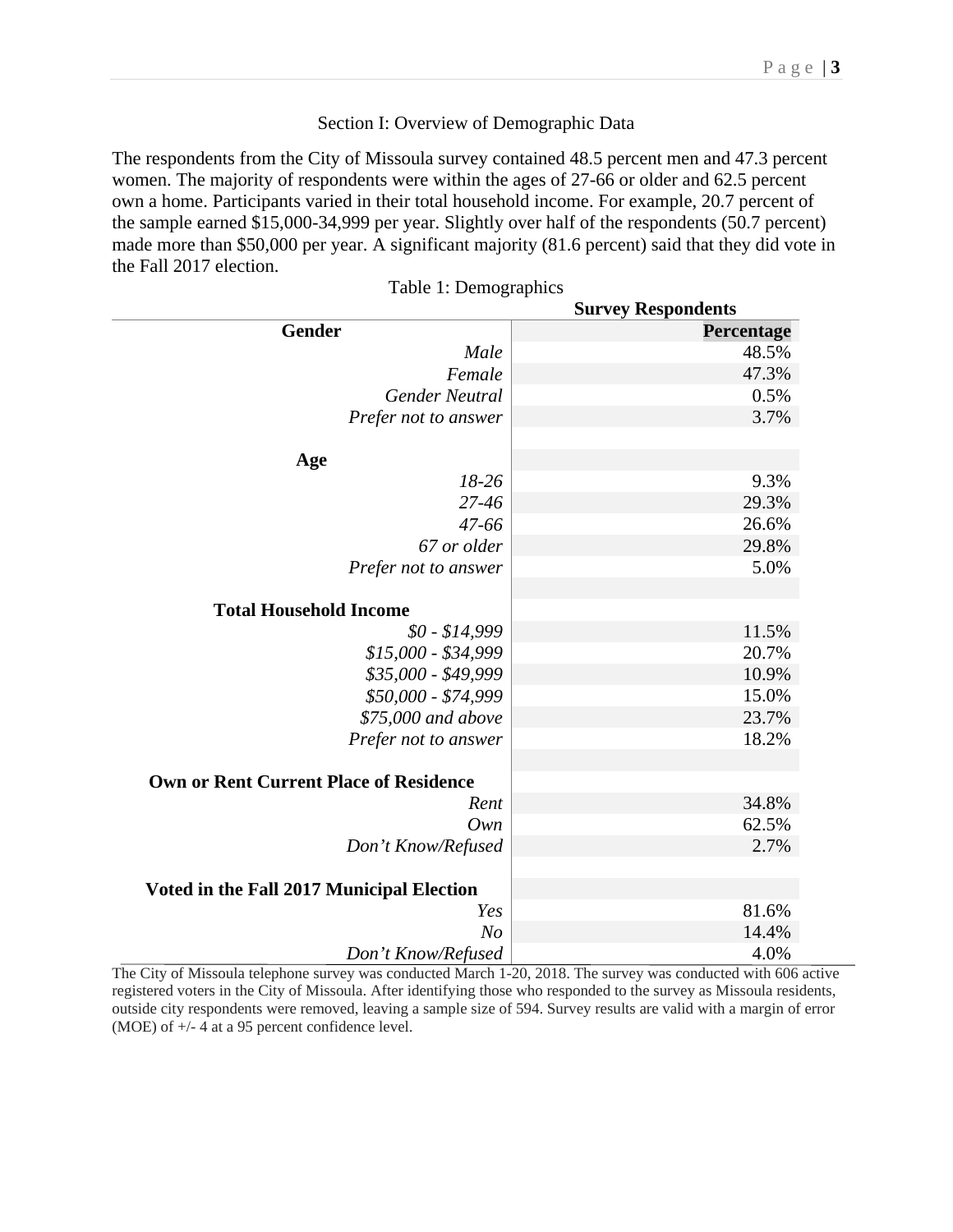#### Section II: Findings

In this section, we use data visualization to illuminate and report the findings from survey responses. Table 2 illustrates the most pressing problems expressed by respondents. The three most frequently stated problems reported by respondents included housing (23.5 percent), taxes (e.g. too high) (11.5 percent), and infrastructure (e.g. road conditions) (9.4 percent).

**Question**: In your opinion, what are the most pressing problems facing people in the City of Missoula today?

| <b>Issue</b>                       | Percentage % |
|------------------------------------|--------------|
| Housing                            | 23.5%        |
| Taxes (too high)                   | 11.5%        |
| Infrastructure                     | 9.4%         |
| Other <sup>2</sup>                 | 6.9%         |
| Traffic                            | 6.2%         |
| Low Wages                          | 5.6%         |
| Jobs/Job creation                  | 5.2%         |
| $H$ omelessness <sup>3</sup>       | 5.1%         |
| Public Safety (includes crime)     | 4.5%         |
| Managing growth and development    | 2.4%         |
| Drug Use and Addiction             | 2.2%         |
| City Leadership                    | 2.1%         |
| Social service issues              | 1.9%         |
| Cost of Living <sup>4</sup>        | 1.8%         |
| Environment <sup>5</sup>           | 1.8%         |
| <b>City Government Spending</b>    | 2.0%         |
| Education                          | 1.5%         |
| <b>Health Care</b>                 | 1.3%         |
| City/Street Services <sup>6</sup>  | 1.1%         |
| <b>Public Transportation</b>       | 1.1%         |
| Poverty                            | 0.5%         |
| Economy                            | 0.4%         |
| Lack of Morals                     | 0.4%         |
| Parking                            | 0.4%         |
| Mental Health (includes suicide)   | 0.4%         |
| Taxes (too low)                    | 0.3%         |
| Forest management (includes fires) | 0.2%         |
| Drought/Lack of rain/snow          | 0.2%         |
| <b>Total</b>                       | 100%         |

 $\overline{a}$ 

<sup>&</sup>lt;sup>2</sup> "Other" includes unique or vague responses that could not classified.<br><sup>3</sup> "Homelessness" includes seeing homeless individuals in the city, downtown was the most prevalent location<br><sup>4</sup> "Cost of living" was a general sta

<sup>&</sup>lt;sup>5</sup> "Environment" includes responses regarding preserving public lands, sustainability, and climate change<br><sup>6</sup> "City/Street Services" were responses that stressed the importance of keeping roads clear of trash and snow rem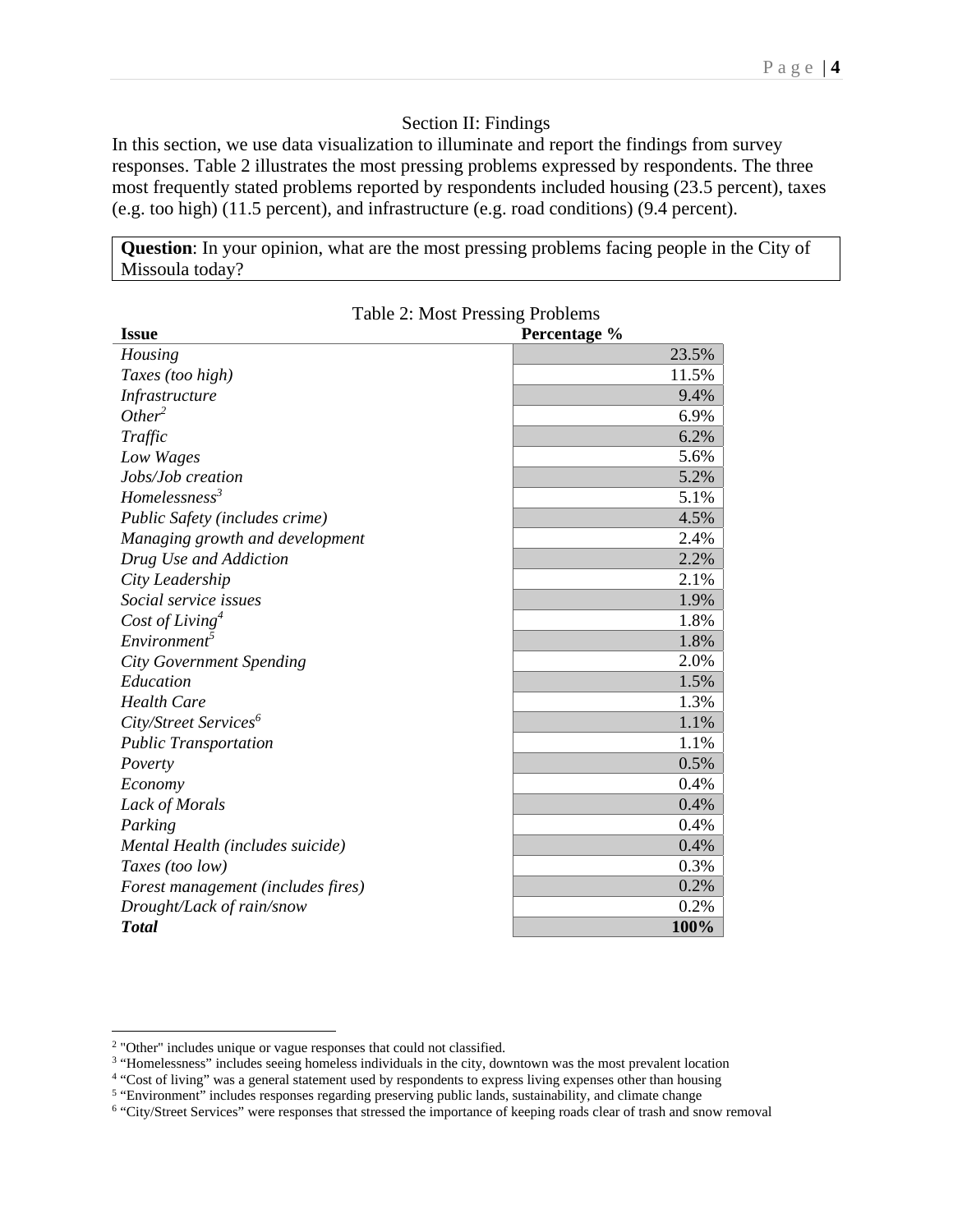#### Quality of Life Findings

Respondents were asked to classify their quality of life using the following scale: excellent, good, average, below average, or poor. Figure 1 illustrates that 79.8 percent of individuals classify their quality of life in Missoula as excellent or good. By way of comparison, 6.7 percent of respondents noted their quality of life is below average or poor.





Figure 2 (below) uses the findings from Figure 1 to provide a map of the geographic distribution for quality of life responses. Survey respondents that rated their quality of life as "good or excellent" are illustrated as "high" in Figure 2. Individuals that rated their quality of life as "poor or below average" are depicted as "poor" in Figure 2.<sup>7</sup> As mentioned above, 79.8 percent of Missoulians indicated a high quality of life. However, this distribution shows areas where respondents showed room for improvement (e.g. adjacent to major transit corridors).

1

<sup>&</sup>lt;sup>7</sup> Respondents that were "neutral" (13.3 percent) were removed from Figure 2. This is because the map is to illustrate the bimodal distribution of quality of life for the City of Missoula.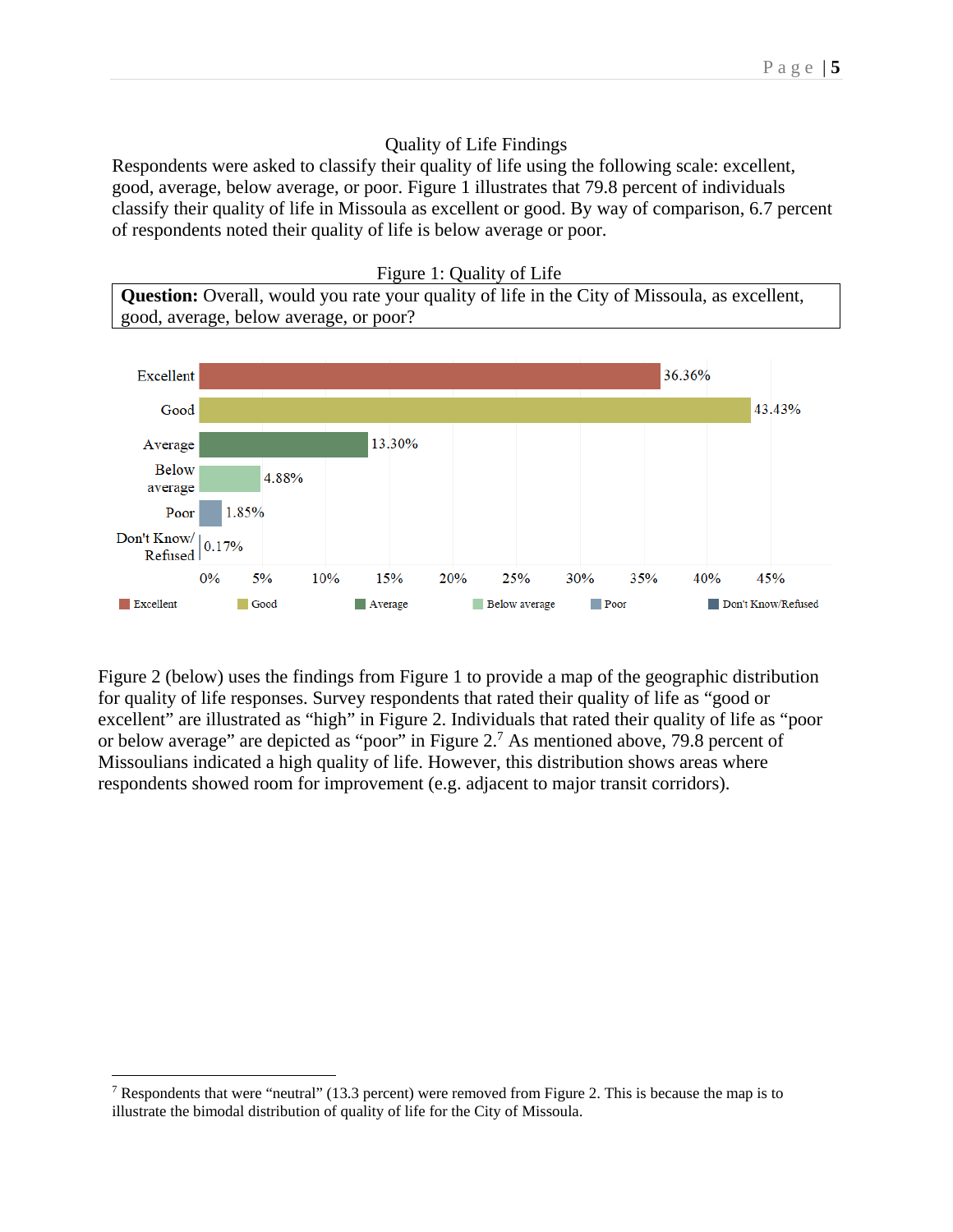

Figure 2: Quality of Life Distribution

## *Statistically Significant: Quality of Life Factors8*

 $\overline{a}$ 

Although several independent variables were used to evaluate the quality of life findings (e.g. age, income, gender, voting, rent/own a home). The two statistically significant factors associated with a person's quality of life include income and home ownership. For example, Figure 3 illustrates that respondents with incomes greater than \$75,000 are 26 percent more likely than respondents with incomes less than \$15,000 to report their quality of life as excellent.

<sup>&</sup>lt;sup>8</sup> The total N is smaller for the statistically significant results because prefer not to answer or do not know were removed to provide accuracy in reporting.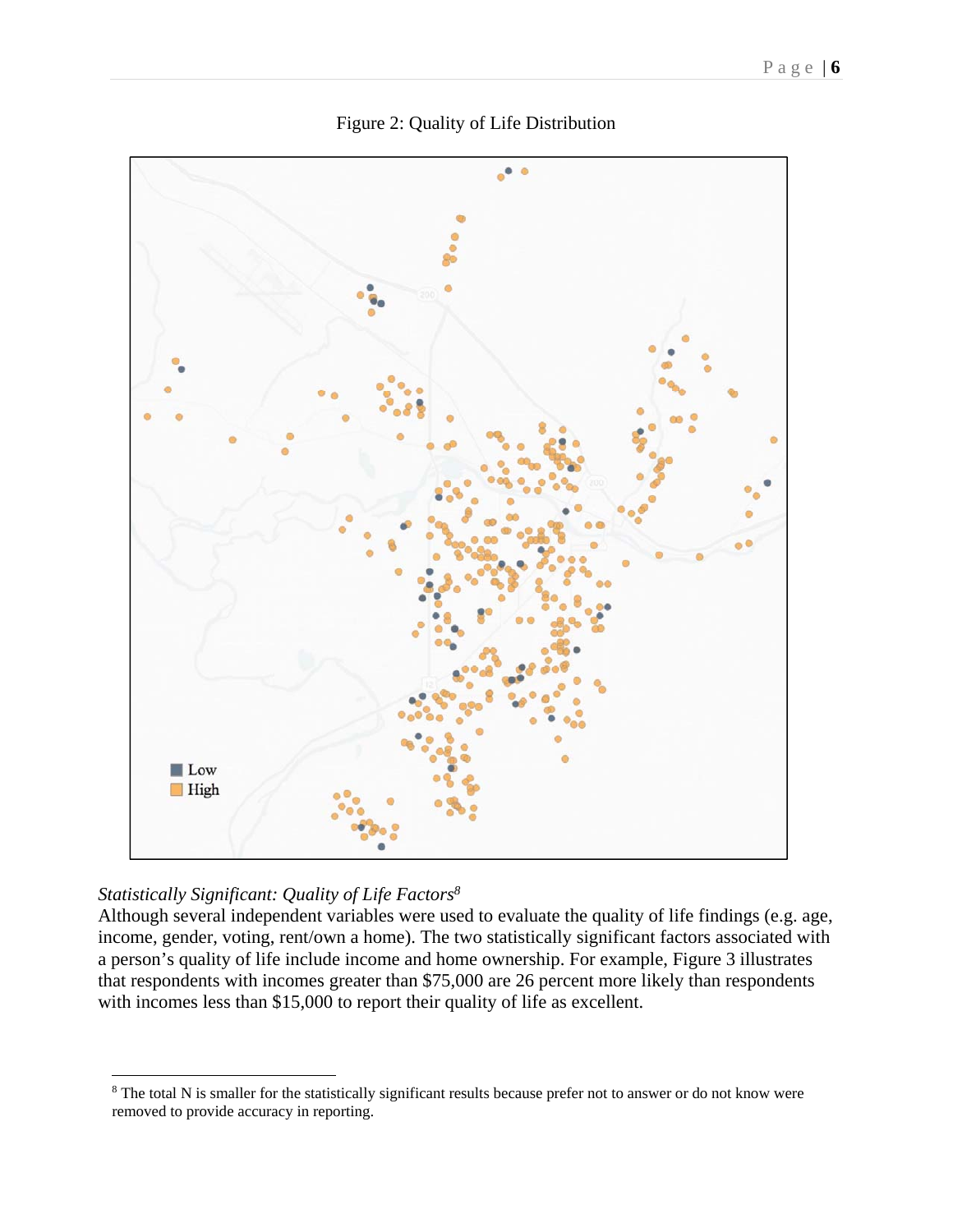| Figure 3: Quality of Life and Income  |           |        |         |              |          |             |
|---------------------------------------|-----------|--------|---------|--------------|----------|-------------|
|                                       |           |        |         | <b>Below</b> |          | Don't Know/ |
| Income                                | Excellent | Good   | Average | average      | Poor     | Refused     |
| Less than<br>\$15,000                 | 25.00%    | 45.59% | 14.71%  | 11.76%       | 2.94%    | $0.00\%$    |
| \$15,000 but<br>less than<br>\$35,000 | 32.52%    | 41.46% | 18.70%  | 5.69%        | 1.63%    | 0.00%       |
| \$35,000 but<br>less than<br>\$50,000 | 29.23%    | 53.85% | 15.38%  | $0.00\%$     | $0.00\%$ | 1.54%       |
| \$50,000 but<br>less than<br>\$75,000 | 35.96%    | 52.81% | 7.87%   | 2.25%        | 1.12%    | 0.00%       |
| \$75,000 and<br>over                  | 51.06%    | 36.17% | 7.09%   | 4.26%        | 1.42%    | $0.00\%$    |

Note: N= 486; Pearson Chi Square (Significance 2-sided): 0.001

Figure 4 illustrates those respondents who own their home are 13 percent more likely than renters to rate their quality of life as excellent.

|      |           |        |         | <b>Below</b> |       | Don't Know/ |
|------|-----------|--------|---------|--------------|-------|-------------|
|      | Excellent | Good   | Average | average      | Poor  | Refused     |
| Own  | 41.51%    | 40.43% | 12.94%  | 3.77%%       | 1.35% | 0.00%       |
| Rent | 28.50%    | 47.83% | 14.49%  | 6.28%        | 2.42% | 0.48%       |

Figure 4: Quality of Life and Rent/Own Residence

Note: N= 578; Pearson Chi Squared (Significance 2-sided): 0.029

<u>.</u>

#### Importance, Satisfaction, and Tax Increases

The telephone survey asked Missoulians to rate their level of satisfaction, importance, and support for increase fees or taxes for a specific service (see specific questions listed below). Respondents used five-point Likert scales to indicate their level of satisfaction, importance or support.<sup>9</sup> The mean for each of the five-point scales were tabulated in SPSS to differentiate the level of satisfaction, importance, and support for increase fees or taxes per service. In order to provide an accurate measurement, "Do Not Use/Don't Know Refused" responses were removed. Response means were then arranged on the same axis in order to compare the responses of each question for city services.

<sup>9</sup> Satisfaction: 1=Very dissatisfied, 2=dissatisfied, 3=Neutral, 4=Satisfied, 5=Very Satisfied Service Importance: 1=Very unimportant, 2 Unimportant, 3=Neutral, 4=Important, 5=Very important Service Increase Tax Support: 1=Very opposed, 2=Opposed, 3=Neutral, 4=Supportive, 5=Very supportive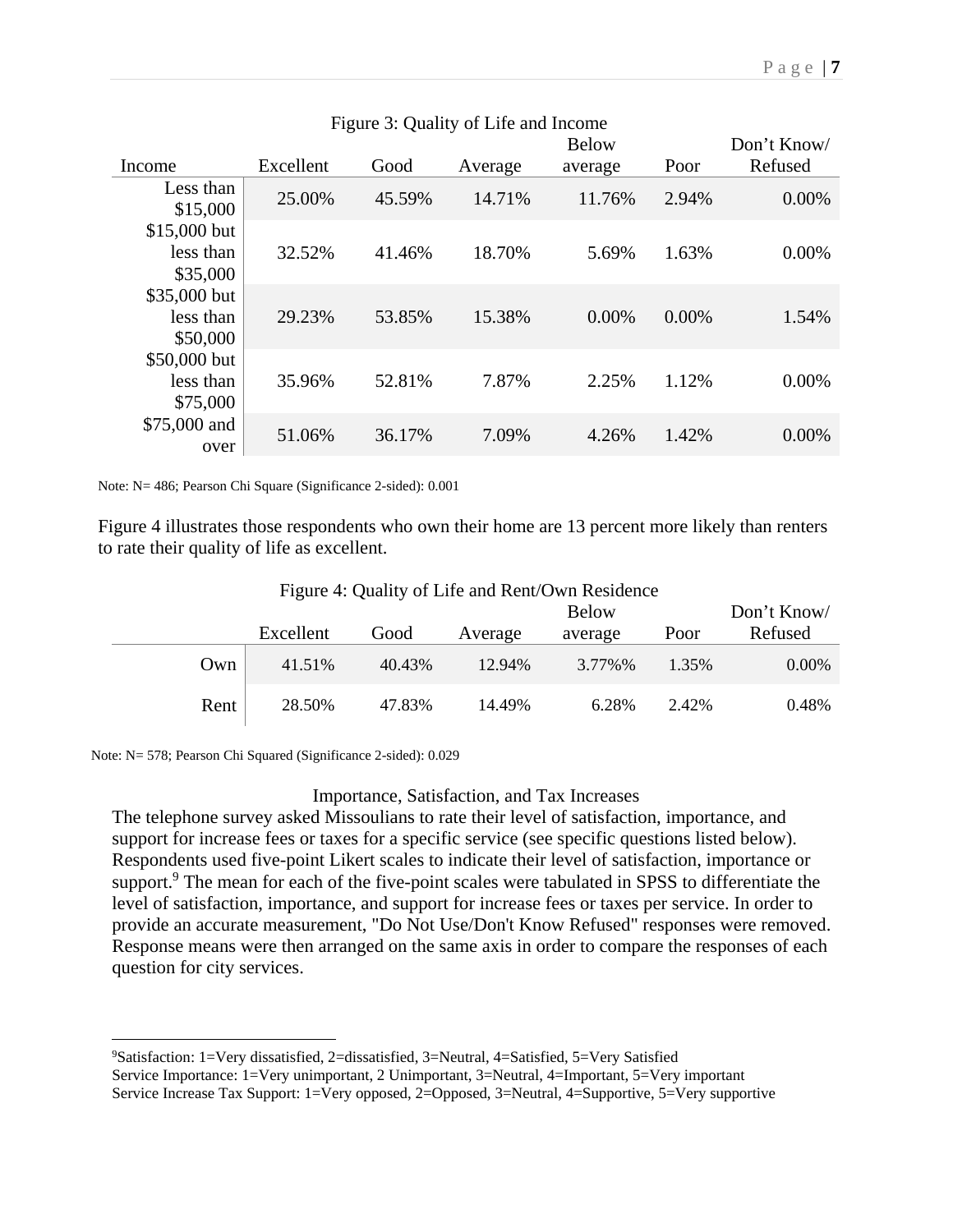**Question:** How satisfied are you with the following services provided by the City of Missoula (Very Dissatisfied, Somewhat Dissatisfied, Neutral, Somewhat Satisfied, Very Satisfied)

**Question:** How would you rate the following services provided by the City of Missoula? (Very Important, Important, Neutral, Unimportant, Very unimportant)

**Question:** How supportive would you be of increasing fees or taxes for the following services? (Very Supportive, Supportive, Neutral, Opposed, Very Opposed)

Figure 5 reports that respondents have the strongest level of *satisfaction* and *importance* for fire services. However, respondents most strongly support *increasing* taxes and fees to focus on street repair and maintenance. By way of comparison, the lowest level of satisfaction for respondents in this research surrounds affordable housing. Although with a neutral average (3.8), permitting, licensing, and access to walking and biking amenities in the city limits received the lowest level of importance. Permitting and licensing additionally received lowest level of support to increase fees and taxes.



Figure 5: Importance, Satisfaction, and Support of Tax Increase

Average Rating of Service Satisfaction

Average Rating of Service Importance

Average Rating of Support for Increase Fees or Taxes for Service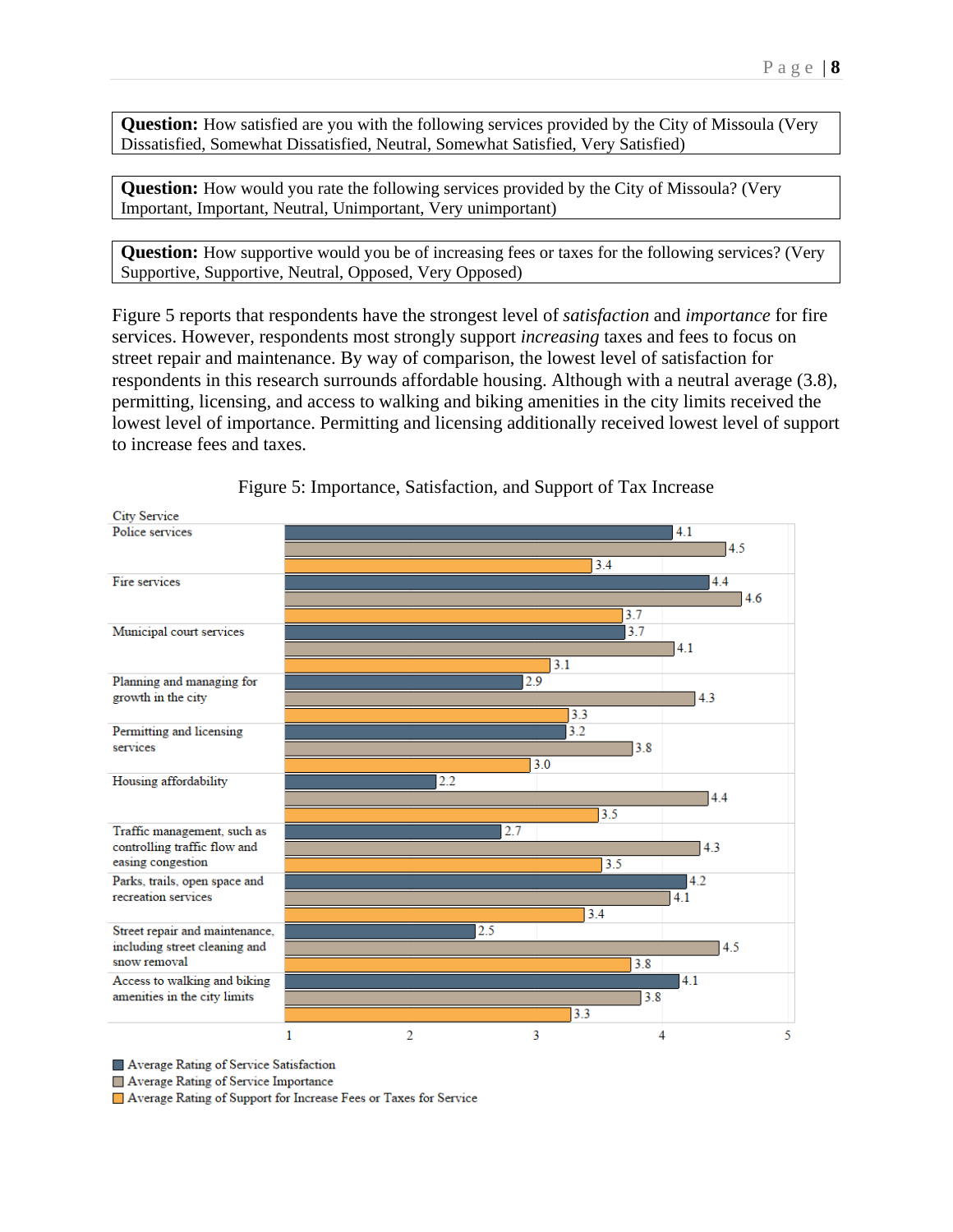The findings from Figure 5 was used to create geographic distributions of responses to the three measures for each city service. The majority of distributions showed little or no variance based on geography. More specifically, where someone lived did not appear to influence their level of satisfaction with or importance placed on fire services or housing affordability, for example. Figure 6 (below), however, illustrates that while respondents within city limits overall have high rates of satisfaction with walking and biking amenities, increased dissatisfaction appears near Southwest Higgins and South 39<sup>th</sup> Street.



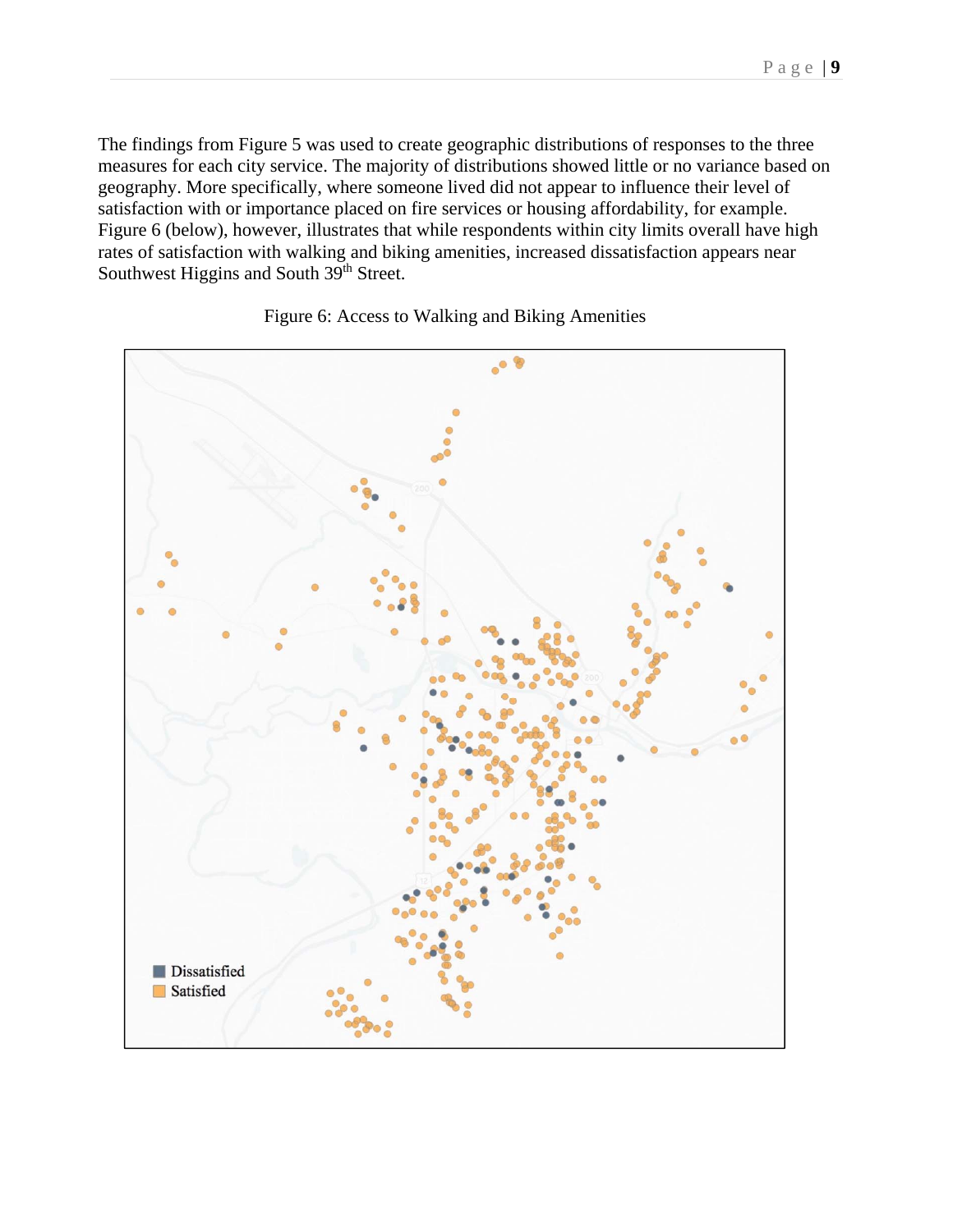#### Tourist-Orientated Tax

City of Missoula residents were asked about their level of support for a three percent tax on touristorientated activities on a scale from very supportive to very opposed. Figure 7 illustrates that 54.04 percent of respondents strongly support/support adoption. However, 29.97 percent remain strongly opposed/opposed.



#### *Stastically Significant: Tourist Oriented Tax Support10*

The three statistically significant factors associated with a person's support for the adoption of a three percent tourist-orientted tax are 1) gender, 2) age, and 3) rent or own a home. Figure 8 illustrates that 55.16 percent of women and 55.52 percent of men strongly support/support the adoption of a tourist-orientated tax.

#### Figure 8: Gender and Tourist Tax

|                   | Strongly |         |         |        | Strongly | Don't Know/ |
|-------------------|----------|---------|---------|--------|----------|-------------|
|                   | support  | Support | Neutral | Oppose | oppose   | Refused     |
| Man (Male)        | 28.13%   | 26.39%  | 12.50%  | 10.42% | 21.88%   | 0.69%       |
| Woman<br>(Female) | 29.54%   | 25.62%  | 15.66%  | 16.37% | 10.32%   | 2.49%       |

Note: N= 560; Pearson Chi Squared (Significance 2-sided): 0.002

 $\overline{a}$ 

<sup>&</sup>lt;sup>10</sup> The total N is smaller for the statistically significant results because prefer not to answer or do not know were removed.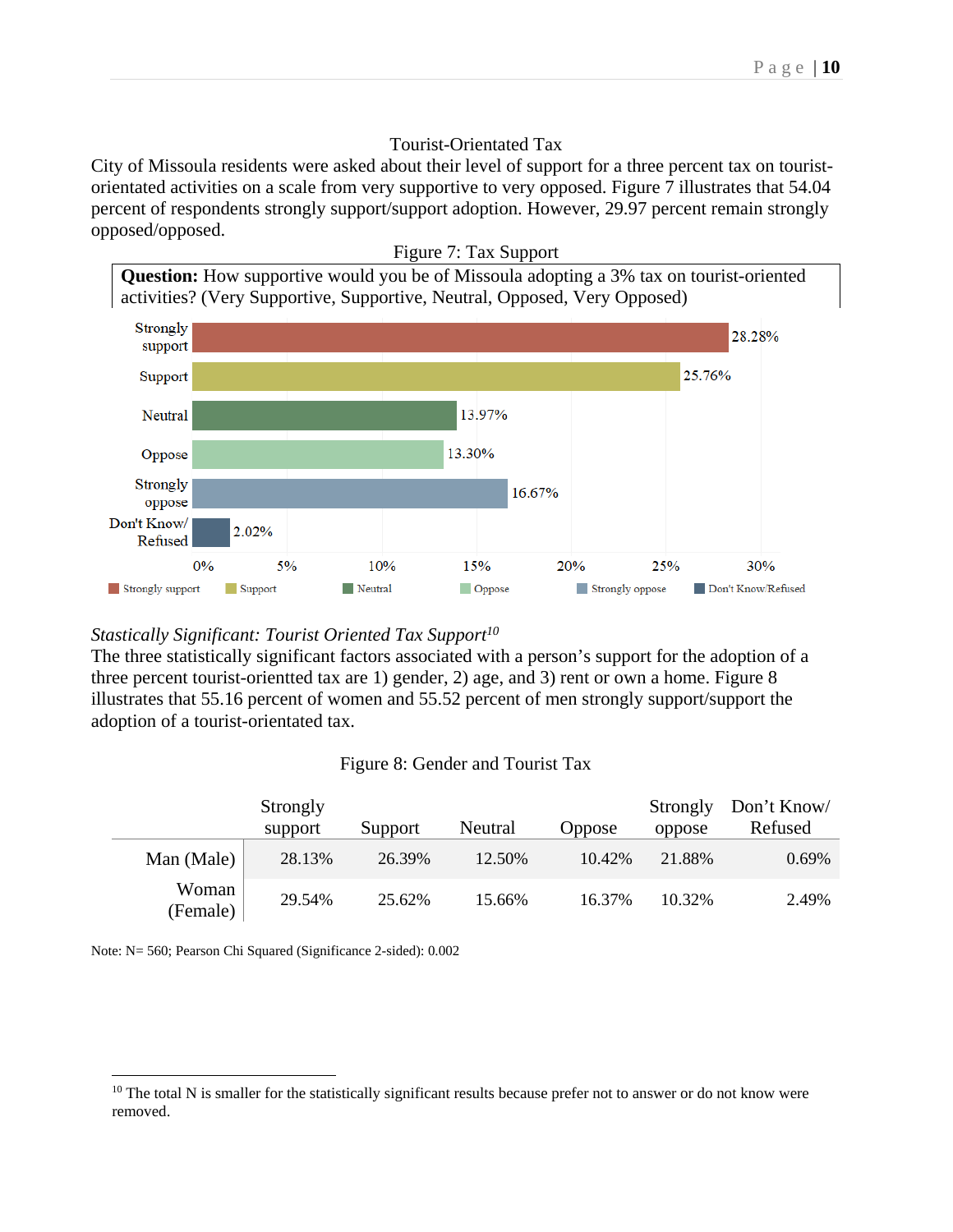Figure 9 suggests 60 percent of 18-26 year olds, 59.8 percent of 27-26 years olds, 56.3 percent of 47-66 year olds, and 47.5 percent of 67 or older strongly support/support the adoption of a touristorientated tax.

|             | Strongly<br>support | Support | Neutral | <b>Oppose</b> | Strongly<br>oppose | Don't Know/<br>Refused |
|-------------|---------------------|---------|---------|---------------|--------------------|------------------------|
| 18 to 26    | 23.64%              | 36.36%  | 14.55%  | 10.91%        | 14.55%             | $0.00\%$               |
| $27$ to 46) | 29.89%              | 29.89%  | 13.79%  | 11.49%        | 14.94%             | $0.00\%$               |
| 47 to 66    | 36.71%              | 19.26%  | 12.66%  | 11.39%        | 17.09%             | 2.53%                  |
| 67 or Older | 23.16%              | 24.29%  | 15.25%  | 18.64%        | 15.82%             | 2.82%                  |

### Figure 9: Age and Tourist Tax

Note: N=560; Pearson Chi Squared (Significance 2-sided): 0.004

Figure 10 depicts 51.8 percent of individuals that own a home strongly support/support the adoption of a three percent tourist-related tax. By way of comparison, 60.3 percent of respondents that rent a home strongly support/support the adoption.

|      | Strongly |         | Figure TV: Rent/Own and Tourist Tax |        | Strongly | Don't Know/ |
|------|----------|---------|-------------------------------------|--------|----------|-------------|
|      | support  | Support | Neutral                             | Oppose | oppose   | Refused     |
| Own  | 29.92%   | 21.83%  | 14.29%                              | 14.56% | 18.06    | 1.35%       |
| Rent | 27.05%   | 33.33%  | 14.01%                              | 10.63% | 13.04%   | 1.93%       |

## $\Gamma$  guys 10:  $\Gamma$  ant/Own and  $\Gamma$  and  $\Gamma$

Note: N= 569; Pearson Chi Squared (Significance 2-sided): 0.029

 $\overline{a}$ 

Support for an adoption of a three percent tax on tourist activities varies throughout city limits. The Linda Vista and Rose Park neighborhoods appear to show stronger support for the adoption of a tourist-related tax, while Franklin to the Fort and the Old Sawmill District show much more parity. The map below (Figure 11) combined "strongly support/support" and "strongly oppose/oppose" to map the distribution. $11$ 

<sup>&</sup>lt;sup>11</sup> Neutral responses were removed to represent the bimodal distribution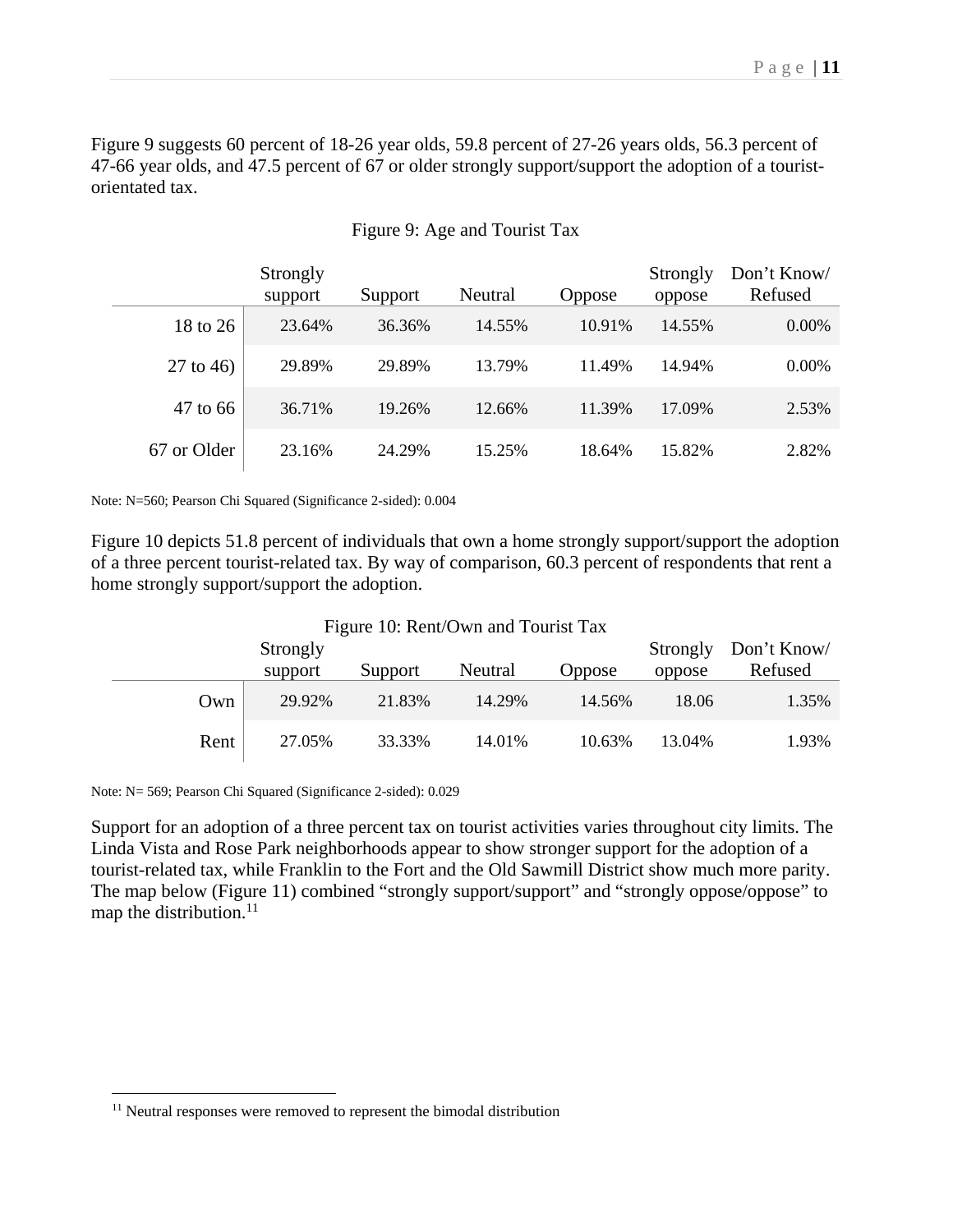

Figure 11: Distribution of Support/Opposition to 3% Tax on Tourist Activities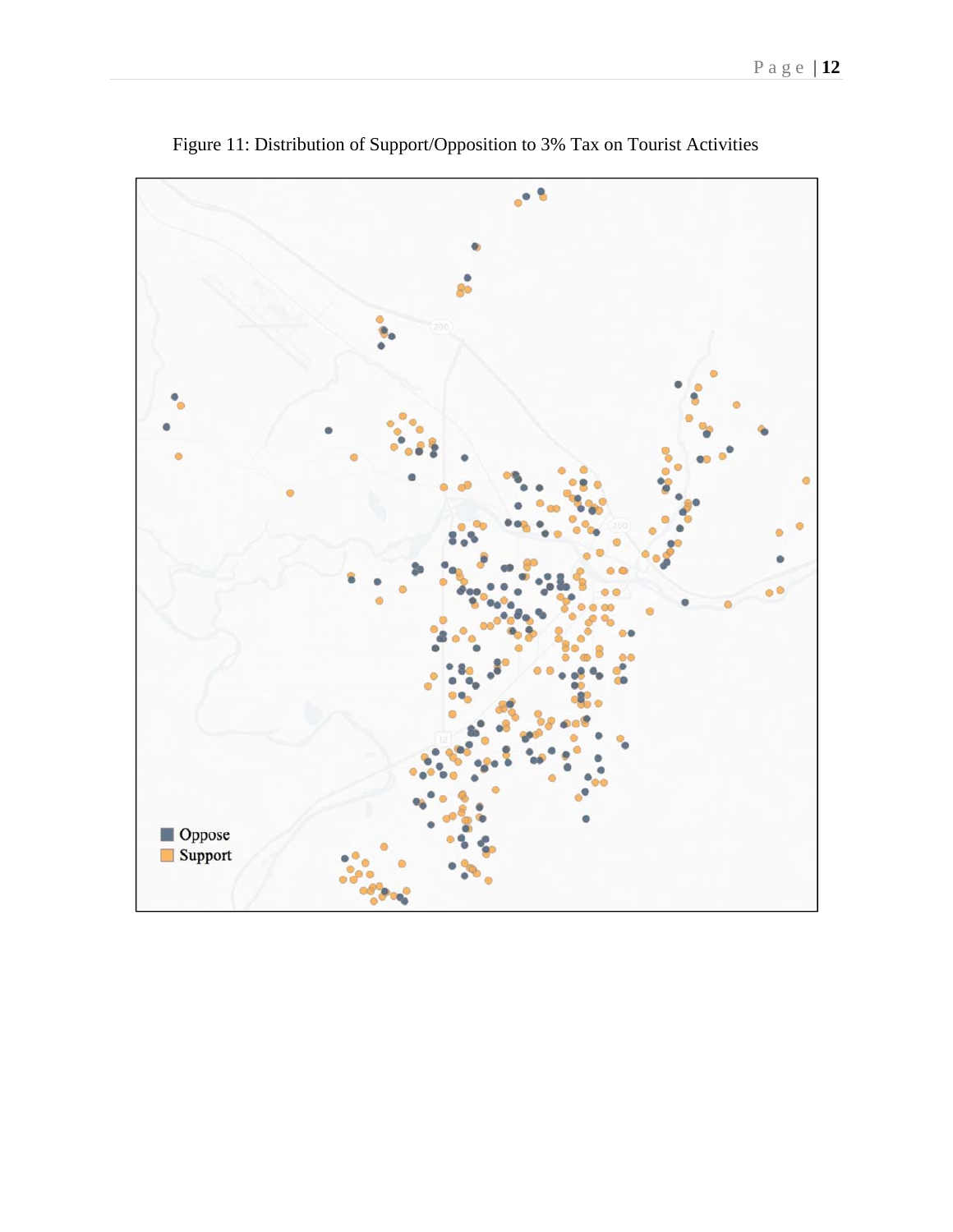#### Tourist Tax and Reduction in Property Taxes

The level of support for a three percent tourist tax was strongly supported if the revenue would be used to reduce property taxes. Simply put, 65 percent of respondents stated "yes" that their level of support would increase if they knew revenue from the tourist-tax would be used to reduce their property taxes (Figure 12). Less than 30 percent of respondents stated "no" to increasing their support for a tourist-tax if it decreased their property taxes.



**Question:** Would your level of support for a 3% tourist-tax increase if you knew a substantial portion of the revenue would be used to reduce property taxes? (Yes, No)



#### Priority for Budgeting

The telephone survey also provided respondents the opportunity to identify services that they believed should be a priority for the City of Missoula's budget. These anecdotal responses were compiled into an excel spreadsheet that categorized responses. The excel spreadsheet was then uploaded into NVivo, a qualitative data analysis software application which helps researchers detect themes from non-numerical data. NVivo allows researchers to generate word counts from a large number of contextual data. Once these themes are generated by NVivo, we used inductive analysis to return to the raw data to look at those words in context.

For the purposes of this report, we used NVivo to construct word clouds (see image below) generated from the word counts, which are a form of data visualization. The word cloud was produced by an NVivo word frequency query, taking into account stemmed words (e.g. walk, walked, walking). Words near the center and with a larger size in the image below had the most frequent use in open-ended responses to the question: can you identify other city services you use and believe should be made a priority in our city planning and budget? As the image below suggests, affordable transportation and housing are at the forefront for Missoulians.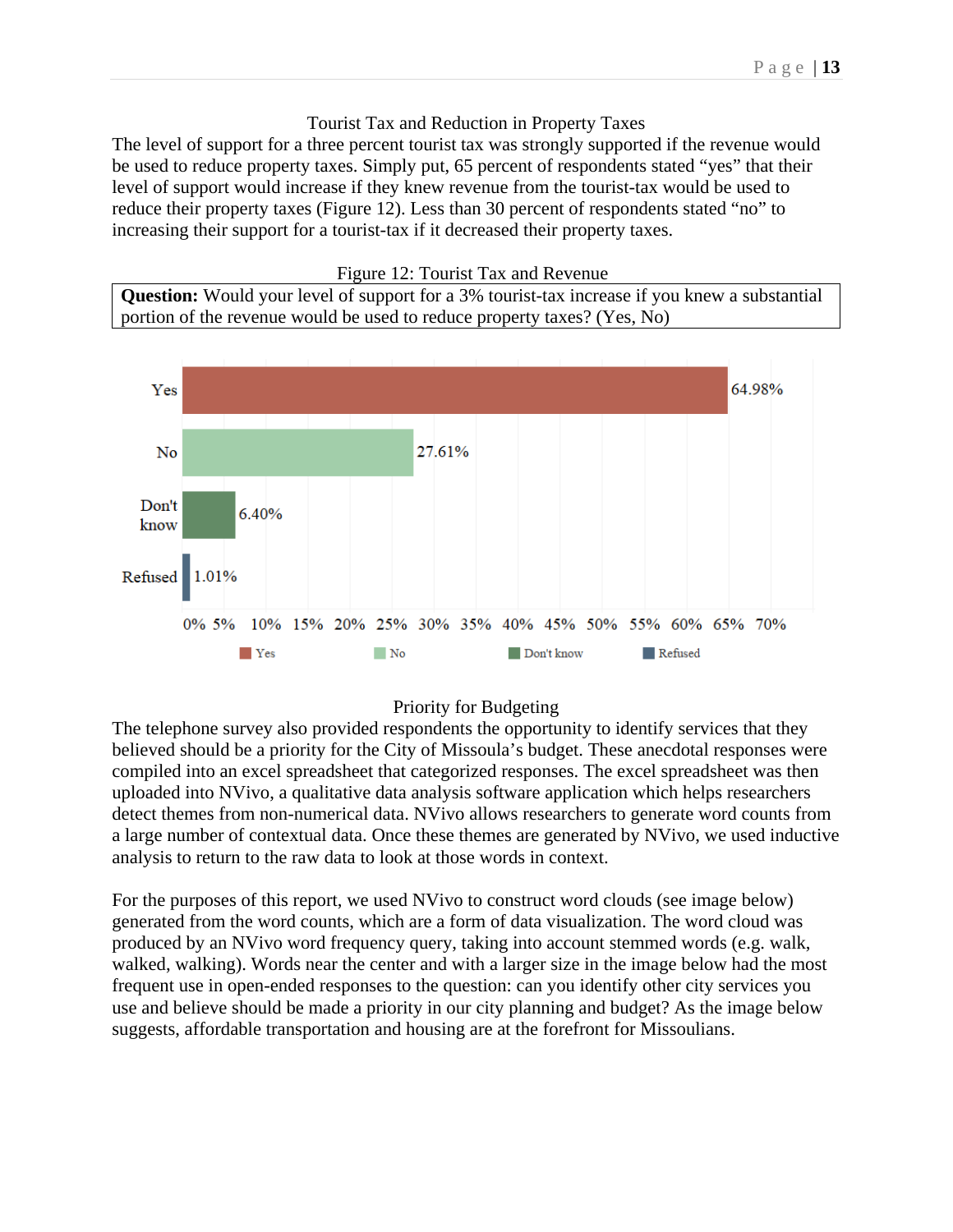**Question:** Can you identify other city services that you use and believe should be made a priority in our city planning and budget? (open ended)

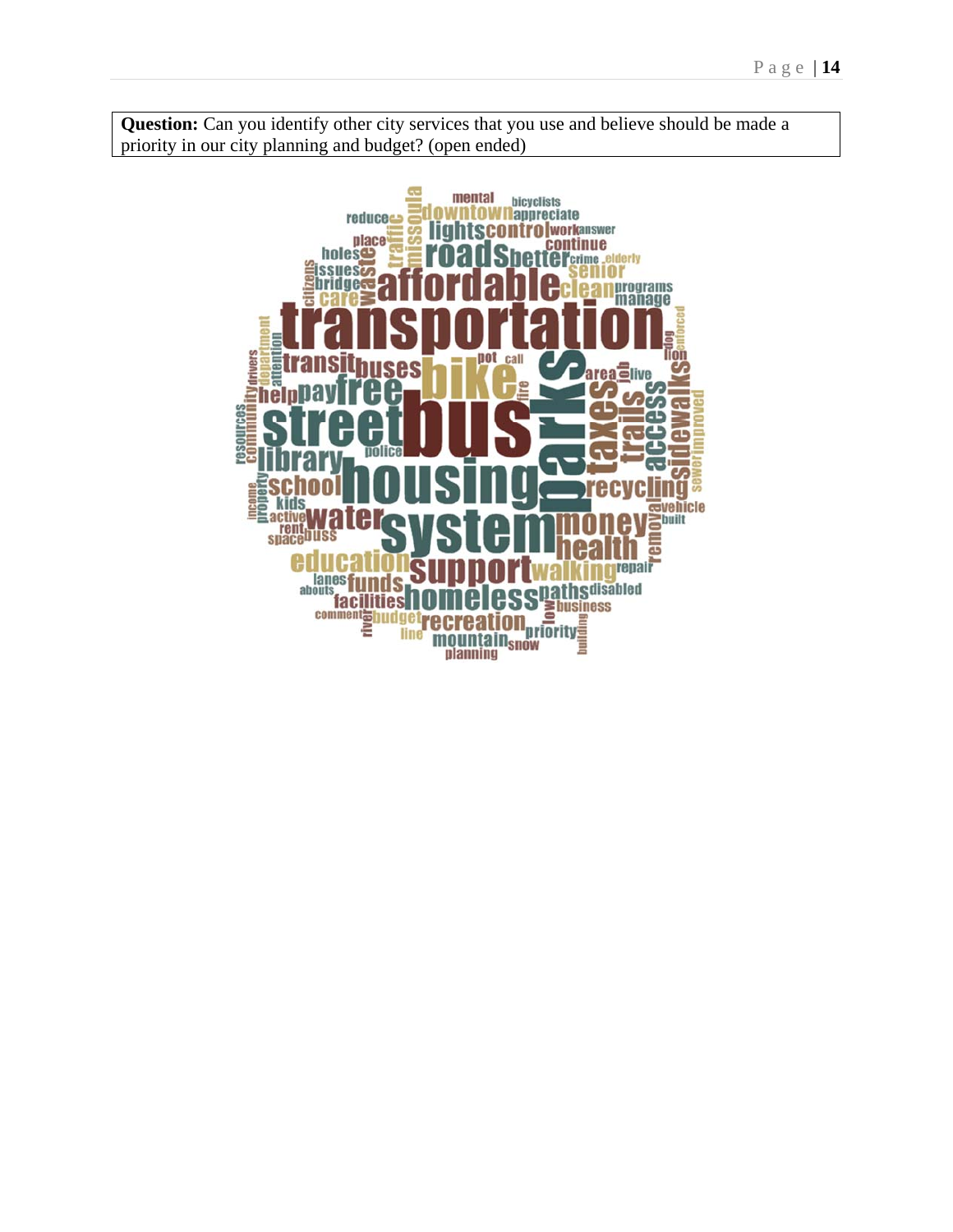### Section III: Aggregate Level Survey Data per Question

The final section of this report serves as an appendix. It provides an aggregate breakdown of telephone responses per question.

#### **Section 1: Satisfaction and Concerns**

In your opinion, what are the most pressing problems facing people in the city of Missoula today? [See results above]

Overall, would you rate your quality of life in the City of Missoula, as excellent, good, average, below average or poor?

| $N=594$ , $MD=0$     |                    |
|----------------------|--------------------|
| <b>Scale</b>         | Percentage $(\% )$ |
| <b>Excellent</b>     | 36.4               |
| Good                 | 43.4               |
| Average              | 13.3               |
| <b>Below Average</b> | 4.9                |
| Poor                 | 1.9                |
| Don't know/Refused   |                    |

Using the scale very satisfied, satisfied, neutral, dissatisfied, or very dissatisfied, how **satisfied** are you with the following services provided by the City of Missoula?

#### Police services

| $N=594$ , $MD=0$         |                    |
|--------------------------|--------------------|
| <b>Scale</b>             | Percentage $(\% )$ |
| <b>Very Satisfied</b>    | 27.8               |
| <b>Satisfied</b>         | 55.4               |
| <b>Neutral</b>           | 10.9               |
| <b>Dissatisfied</b>      | 2.9                |
| <b>Very Dissatisfied</b> | 1.0                |
| Do Not Use               | .8                 |
| Don't                    | 1.2                |
| <b>Know/Refused</b>      |                    |

Fire services

| $N=594$ , MD=0           |                    |
|--------------------------|--------------------|
| <b>Scale</b>             | Percentage $(\% )$ |
| <b>Very Satisfied</b>    | 41.9               |
| <b>Satisfied</b>         | 48.1               |
| <b>Neutral</b>           | 5.9                |
| <b>Dissatisfied</b>      |                    |
| <b>Very Dissatisfied</b> | $\cdot$ 2          |
| Do Not Use               | 15                 |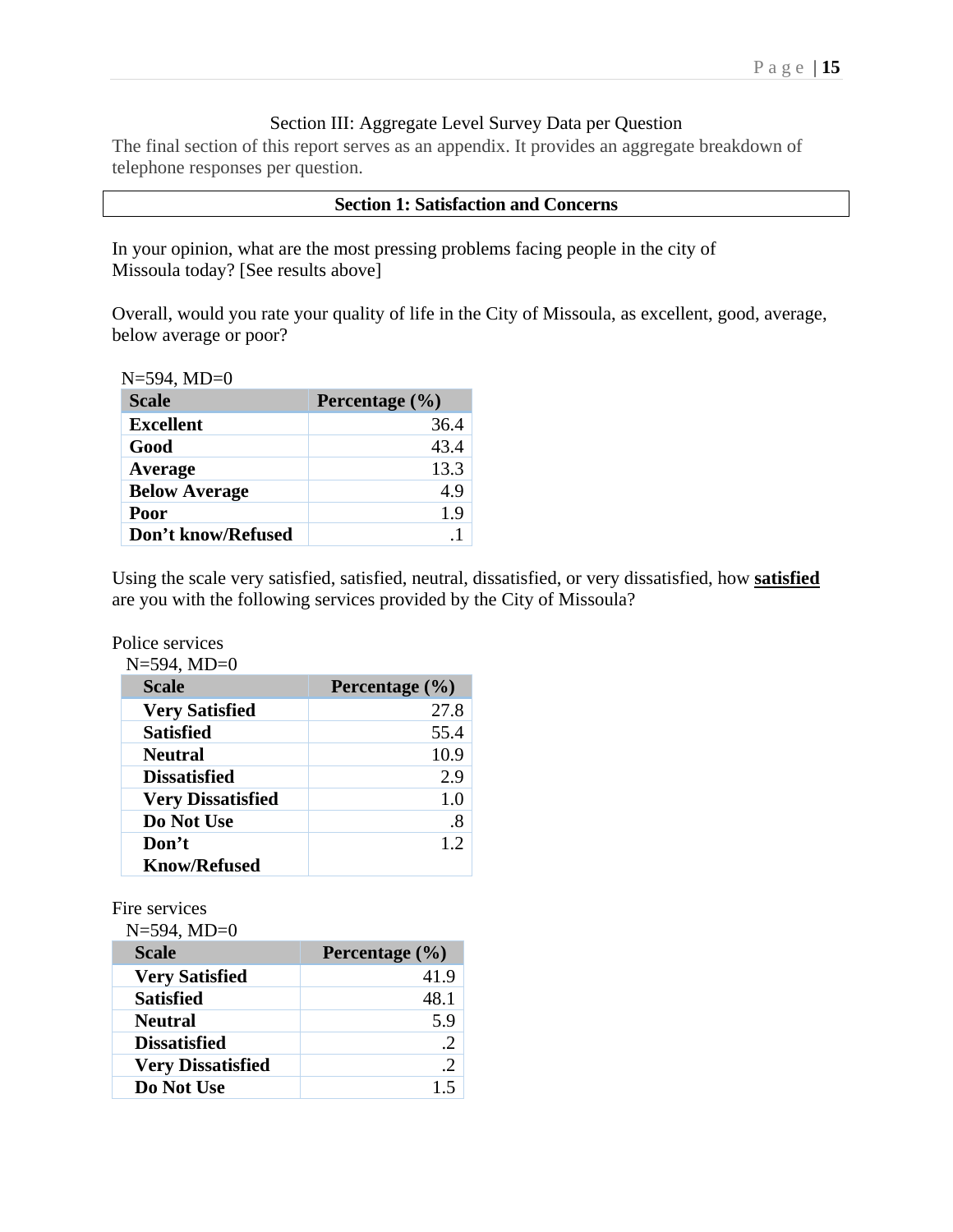|  |  | 16. |
|--|--|-----|
|--|--|-----|

| Don't               |  |
|---------------------|--|
| <b>Know/Refused</b> |  |

Municipal court services

| Scale                    | Percentage $(\% )$ |
|--------------------------|--------------------|
| <b>Very Satisfied</b>    | 10.8               |
| <b>Satisfied</b>         | 43.9               |
| <b>Neutral</b>           | 20.9               |
| <b>Dissatisfied</b>      | 4.4                |
| <b>Very Dissatisfied</b> | 2.0                |
| Do Not Use               | 7.7                |
| Don't                    | 10.3               |
| <b>Know/Refused</b>      |                    |

Planning and managing for growth in the city N=594, MD=0

| <b>Scale</b>             | Percentage $(\% )$ |
|--------------------------|--------------------|
| <b>Very Satisfied</b>    | 7.1                |
| <b>Satisfied</b>         | 27.9               |
| <b>Neutral</b>           | 21.2               |
| <b>Dissatisfied</b>      | 27.3               |
| <b>Very Dissatisfied</b> | 12.5               |
| Do Not Use               | 1.3                |
| Don't                    | 2.7                |
| <b>Know/Refused</b>      |                    |

Permitting and licensing services

| $N = 594$ , $MD = 0$ |  |  |
|----------------------|--|--|
|                      |  |  |

| <b>Scale</b>             | Percentage (%) |
|--------------------------|----------------|
| <b>Very Satisfied</b>    | 6.2            |
| <b>Satisfied</b>         | 35.5           |
| <b>Neutral</b>           | 27.8           |
| <b>Dissatisfied</b>      | 14.1           |
| <b>Very Dissatisfied</b> | 6.4            |
| Do Not Use               | 3.0            |
| Don't                    | 69             |
| <b>Know/Refused</b>      |                |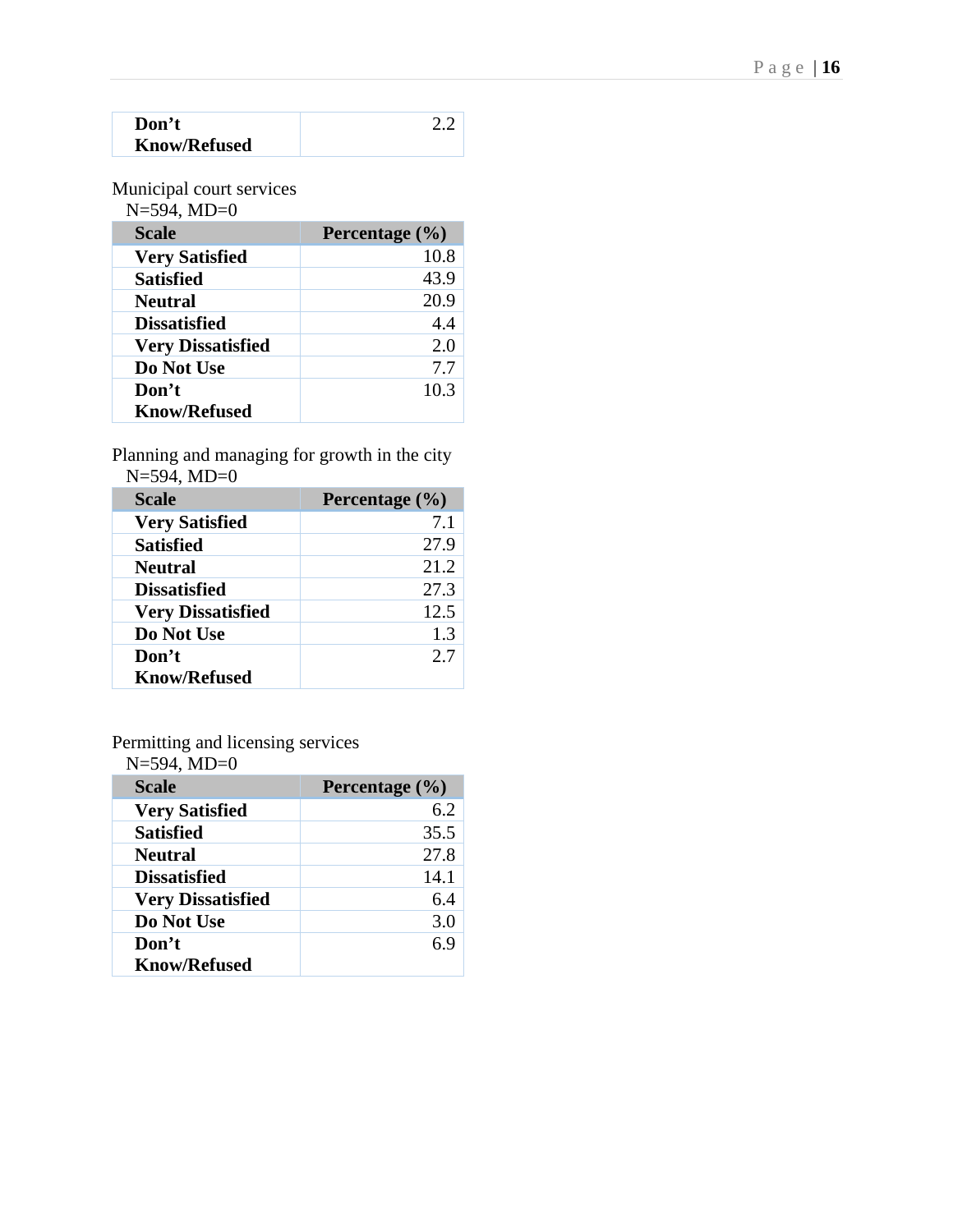## Housing affordability

| <b>Scale</b>             | Percentage $(\% )$ |
|--------------------------|--------------------|
| <b>Very Satisfied</b>    | 3.2                |
| <b>Satisfied</b>         | 13.8               |
| <b>Neutral</b>           | 10.3               |
| <b>Dissatisfied</b>      | 41.2               |
| <b>Very Dissatisfied</b> | 27.9               |
| Do Not Use               | .5                 |
| Don't                    | 3.0                |
| <b>Know/Refused</b>      |                    |

Parks, trails, open space and recreation services  $N=594$   $MD=0$ 

| <b>Scale</b>             | Percentage $(\% )$ |
|--------------------------|--------------------|
| <b>Very Satisfied</b>    | 43.1               |
| <b>Satisfied</b>         | 40.7               |
| <b>Neutral</b>           | 6.7                |
| <b>Dissatisfied</b>      | 4.7                |
| <b>Very Dissatisfied</b> | 2.7                |
| Do Not Use               | $.8\,$             |
| Don't                    | 1.2                |
| <b>Know/Refused</b>      |                    |

Traffic management, such as controlling traffic flow and easing congestion  $N=594, MD=0$ 

| <b>Scale</b>             | Percentage $(\% )$ |
|--------------------------|--------------------|
| <b>Very Satisfied</b>    | 4.4                |
| <b>Satisfied</b>         | 26.6               |
| <b>Neutral</b>           | 20.0               |
| <b>Dissatisfied</b>      | 33.5               |
| <b>Very Dissatisfied</b> | 14.6               |
| Do Not Use               | $\mathcal{R}$      |
| Don't                    | 5                  |
| <b>Know/Refused</b>      |                    |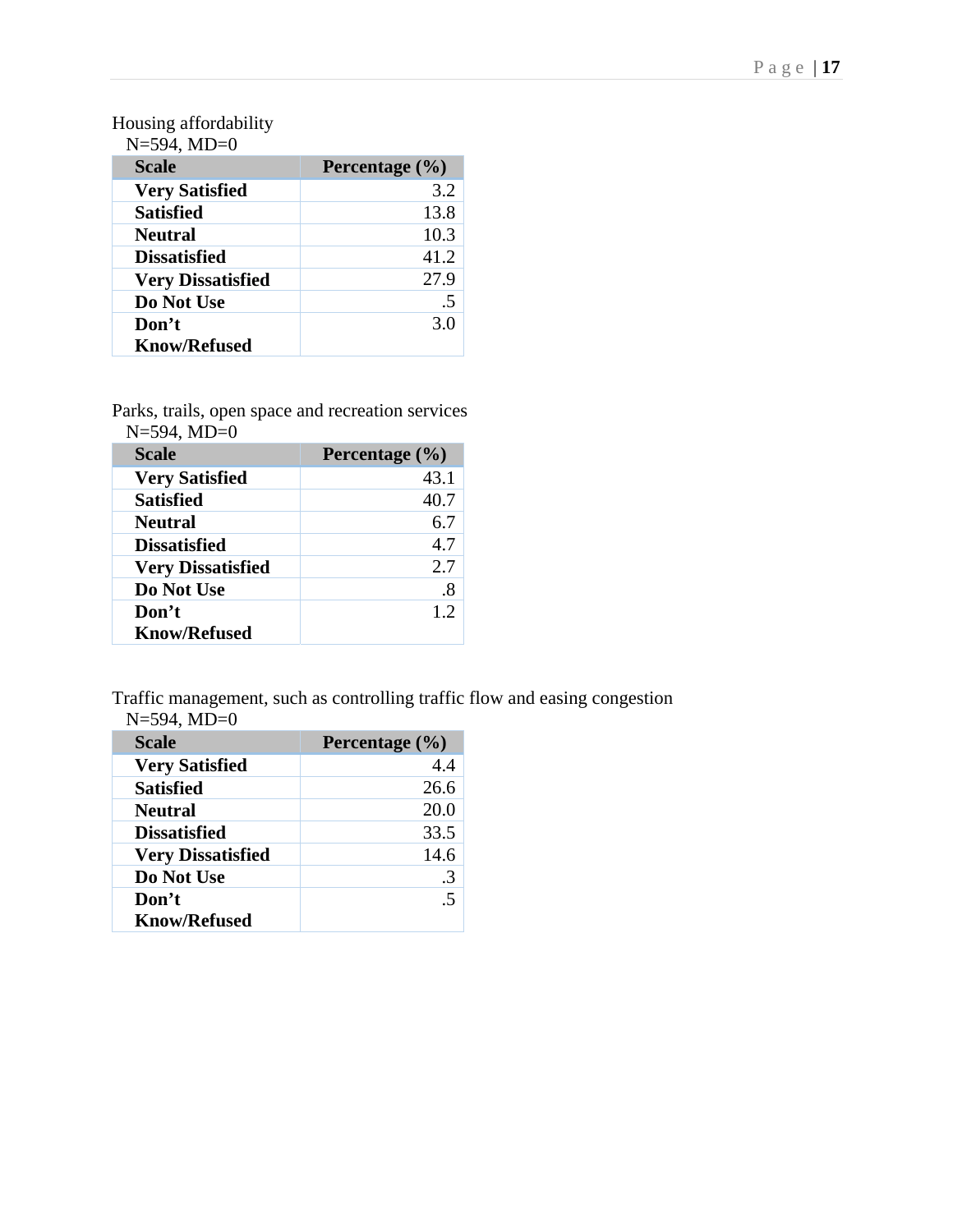Street repair and maintenance, including street cleaning and snow removal  $N=594, \overline{MD}=0$ 

| <b>Scale</b>             | Percentage $(\% )$ |
|--------------------------|--------------------|
| <b>Very Satisfied</b>    | 4.2                |
| <b>Satisfied</b>         | 24.4               |
| <b>Neutral</b>           | 12.8               |
| <b>Dissatisfied</b>      | 34.0               |
| <b>Very Dissatisfied</b> | 23.7               |
| Do Not Use               |                    |
| Don't                    |                    |
| <b>Know/Refused</b>      |                    |

Access to walking and biking amenities in the city limits  $N=594$   $MD=0$ 

| $11 - 37 - 1111 - 0$     |                    |
|--------------------------|--------------------|
| <b>Scale</b>             | Percentage $(\% )$ |
| <b>Very Satisfied</b>    | 35.4               |
| <b>Satisfied</b>         | 47.1               |
| <b>Neutral</b>           | 8.8                |
| <b>Dissatisfied</b>      | 4.4                |
| <b>Very Dissatisfied</b> | 1.9                |
| Do Not Use               | .8                 |
| Don't                    | 1.7                |
| <b>Know/Refused</b>      |                    |

Using the scale very important, important, neutral, unimportant, or very unimportant, how **important** are the following services provided by the City of Missoula?

Police services  $N=504$ ,  $MD=0$ 

| $N = 594$ , $M D = 0$   |                    |
|-------------------------|--------------------|
| <b>Scale</b>            | Percentage $(\% )$ |
| <b>Very Important</b>   | 57.9               |
| Important               | 33.5               |
| <b>Neutral</b>          | 6.9                |
| Unimportant             | .7                 |
| <b>Very Unimportant</b> | $\cdot$ .2         |
| Do Not Use              | $\cdot$ 3          |
| Don't                   | .5                 |
| <b>Know/Refused</b>     |                    |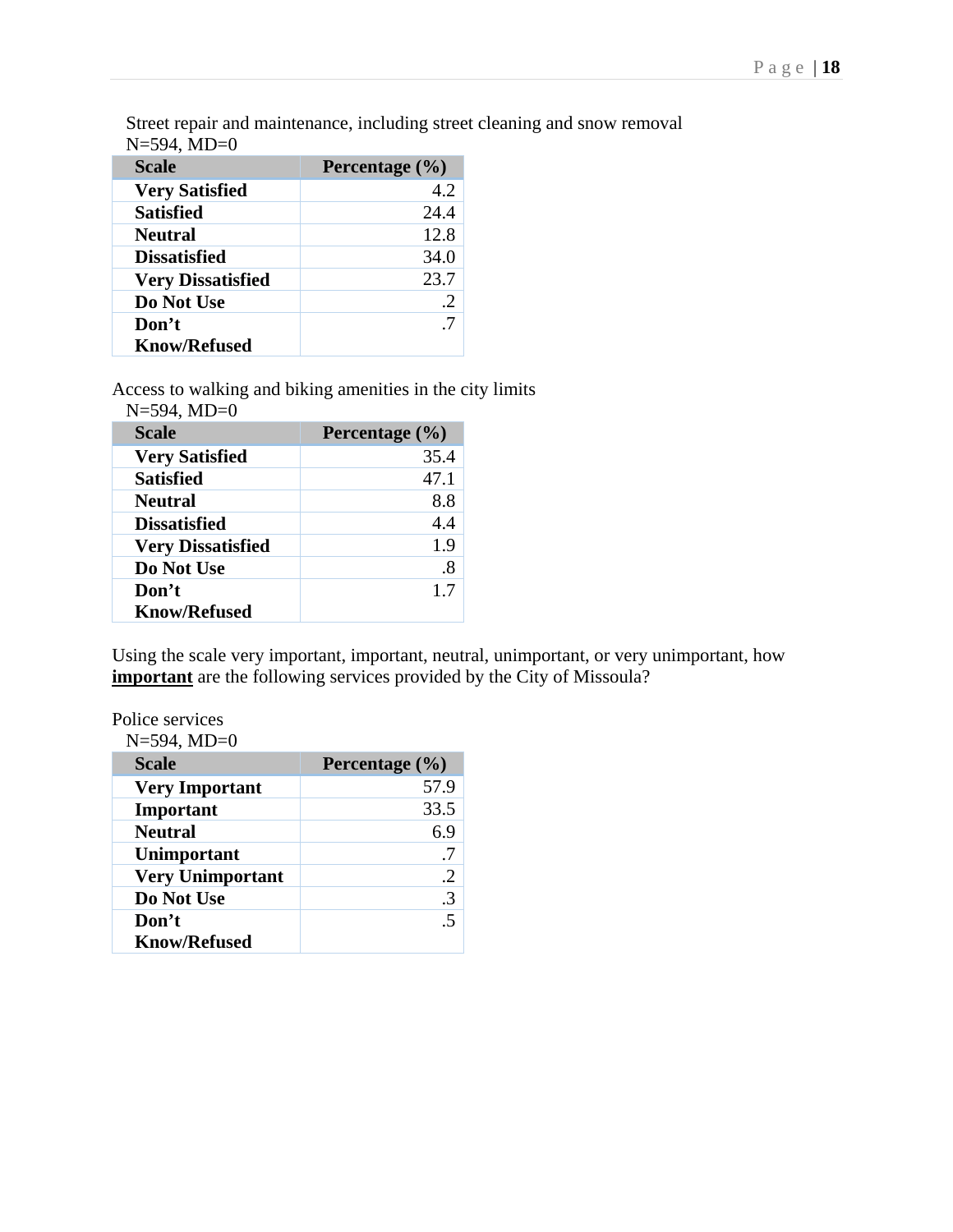## Fire services

N=594, MD=0

| <b>Scale</b>            | Percentage $(\% )$ |
|-------------------------|--------------------|
| <b>Very Important</b>   | 66.7               |
| Important               | 27.8               |
| <b>Neutral</b>          | 4.5                |
| Unimportant             |                    |
| <b>Very Unimportant</b> |                    |
| Do Not Use              |                    |
| Don't                   |                    |
| <b>Know/Refused</b>     |                    |

Municipal court services

N=594, MD=0

| <b>Scale</b>            | Percentage $(\% )$ |
|-------------------------|--------------------|
| <b>Very Important</b>   | 32.0               |
| Important               | 42.8               |
| <b>Neutral</b>          | 19.7               |
| Unimportant             | 1.5                |
| <b>Very Unimportant</b> | $\mathcal{R}$      |
| Do Not Use              | 1.3                |
| Don't                   | 2.4                |
| <b>Know/Refused</b>     |                    |

Planning and managing for growth in the city N=594, MD=0

| <b>Scale</b>            | Percentage $(\% )$ |
|-------------------------|--------------------|
| <b>Very Important</b>   | 47.1               |
| Important               | 36.0               |
| <b>Neutral</b>          | 10.4               |
| Unimportant             | 4.0                |
| <b>Very Unimportant</b> | $.8\,$             |
| Do Not Use              | .5                 |
| Don't                   | 1.0                |
| <b>Know/Refused</b>     |                    |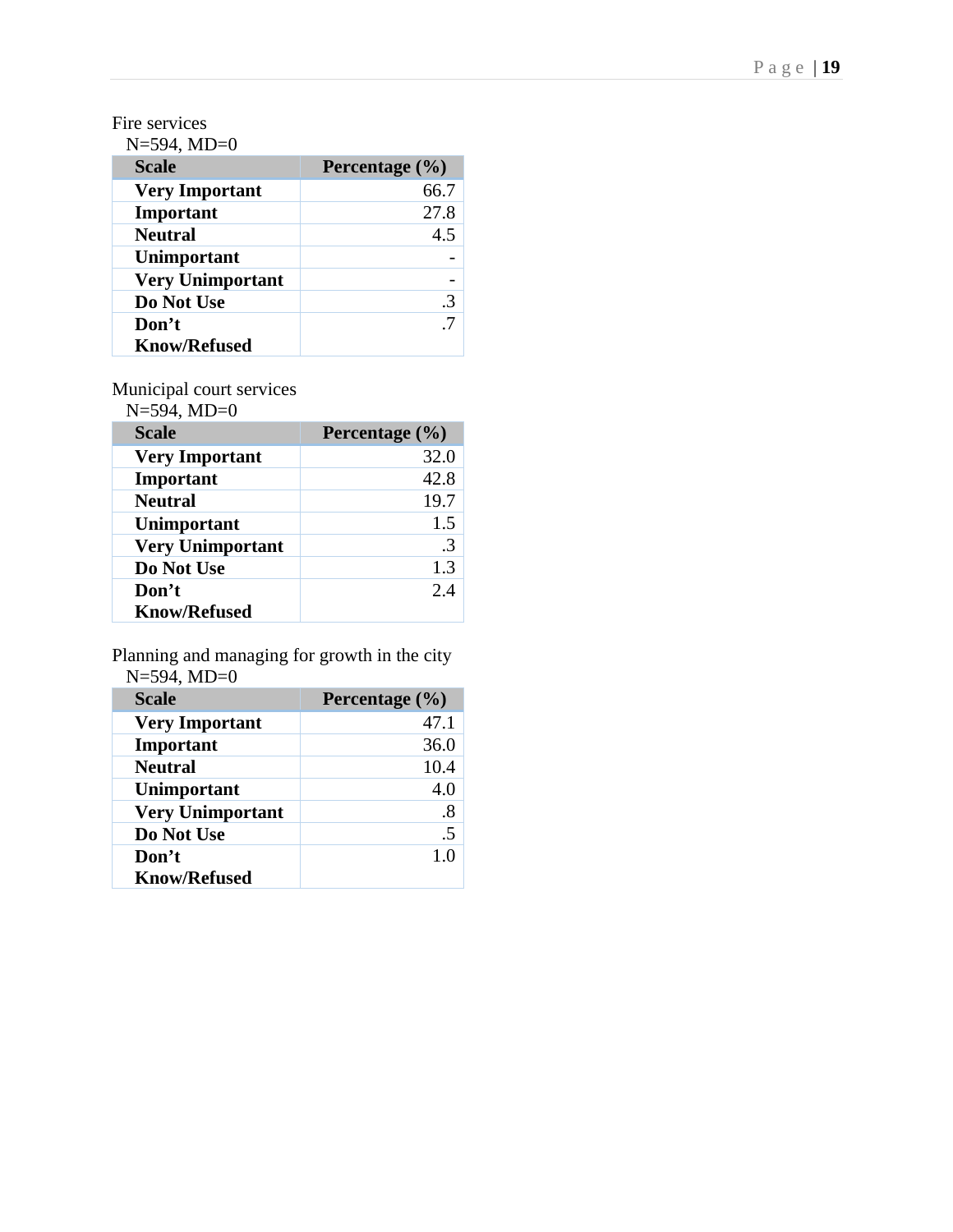#### Permitting and licensing services

| <b>Scale</b>            | Percentage $(\% )$ |
|-------------------------|--------------------|
| <b>Very Important</b>   | 18.7               |
| Important               | 44.6               |
| <b>Neutral</b>          | 27.3               |
| Unimportant             | 5.6                |
| <b>Very Unimportant</b> | 1.3                |
| Do Not Use              | .8                 |
| Don't                   | 1.7                |
| <b>Know/Refused</b>     |                    |

## Housing affordability

N=594, MD=0

| <b>Scale</b>            | Percentage $(\% )$ |
|-------------------------|--------------------|
| <b>Very Important</b>   | 57.6               |
| Important               | 26.4               |
| <b>Neutral</b>          | 9.9                |
| Unimportant             | 2.7                |
| <b>Very Unimportant</b> | 2.2                |
| Do Not Use              |                    |
| Don't                   |                    |
| <b>Know/Refused</b>     |                    |

Parks, trails, open space and recreation services  $N=594, MD=0$ 

| <b>Scale</b>            | Percentage $(\% )$ |
|-------------------------|--------------------|
| <b>Very Important</b>   | 39.4               |
| Important               | 37.5               |
| <b>Neutral</b>          | 13.8               |
| Unimportant             | 6.6                |
| <b>Very Unimportant</b> | 2.0                |
| Do Not Use              | $\cdot$ 3          |
| Don't                   | $\mathcal{R}$      |
| <b>Know/Refused</b>     |                    |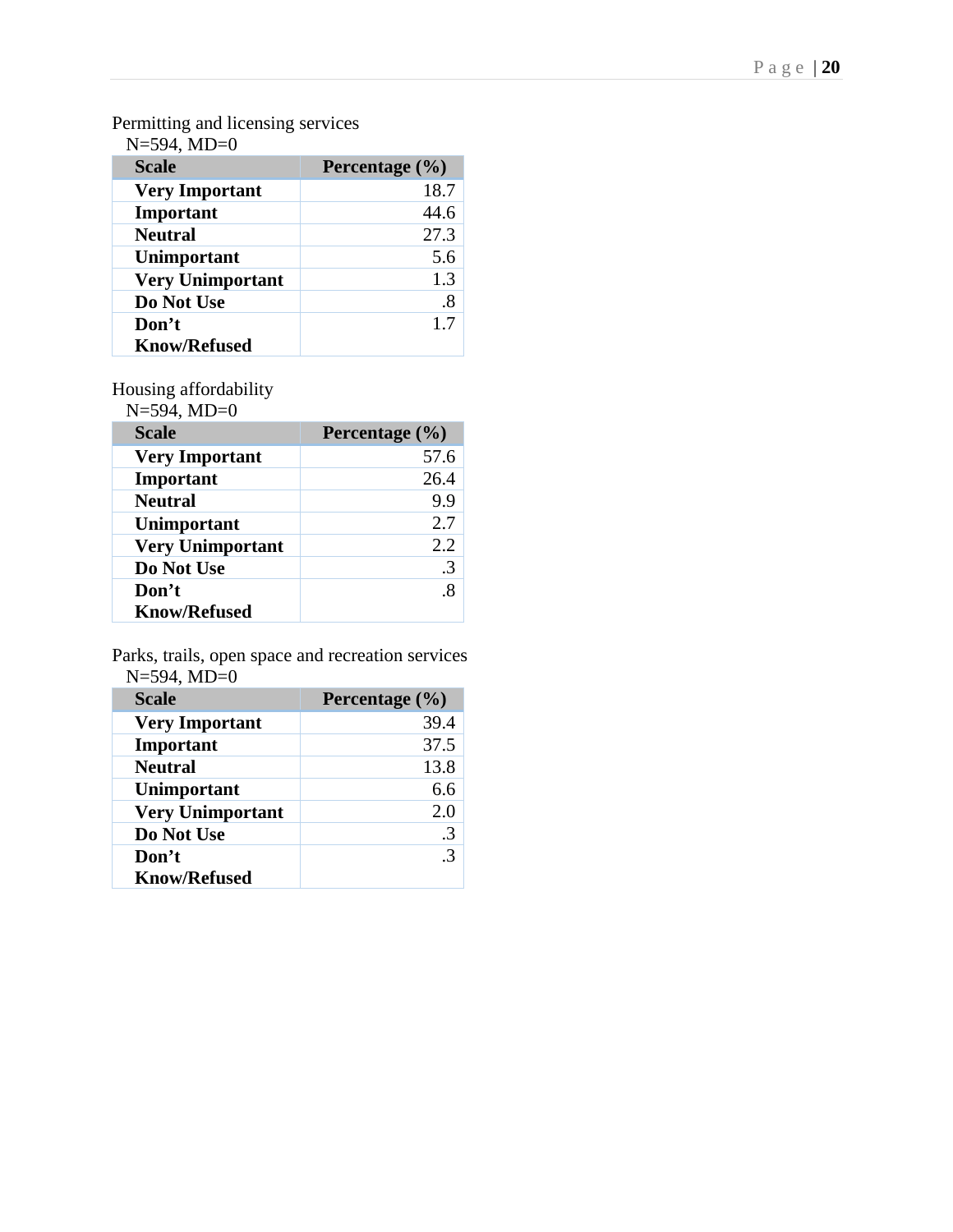Traffic management, such as controlling traffic flow and easing congestion  $N=594$   $MD=0$ 

| ハーフノサ, ハルレー <u>い</u>    |                |
|-------------------------|----------------|
| <b>Scale</b>            | Percentage (%) |
| <b>Very Important</b>   | 43.9           |
| Important               | 43.6           |
| <b>Neutral</b>          | 9.6            |
| Unimportant             | 1.9            |
| <b>Very Unimportant</b> | $\cdot$ .2     |
| Do Not Use              | $\cdot$ 3      |
| Don't                   | .5             |
| <b>Know/Refused</b>     |                |

Street repair and maintenance, including street cleaning and snow removal  $N=594$ , MD=0

| <b>Scale</b>            | Percentage $(\% )$ |
|-------------------------|--------------------|
| <b>Very Important</b>   | 53.2               |
| Important               | 40.6               |
| <b>Neutral</b>          | 4.4                |
| Unimportant             | 1.0                |
| <b>Very Unimportant</b> | .7                 |
| Do Not Use              |                    |
| Don't                   |                    |
| <b>Know/Refused</b>     |                    |

Access to walking and biking amenities in the city limits  $N = 594$ ,  $MD = 0$ 

| <b>Scale</b>            | Percentage $(\% )$ |
|-------------------------|--------------------|
| <b>Very Important</b>   | 26.3               |
| Important               | 43.4               |
| <b>Neutral</b>          | 18.0               |
| Unimportant             | 8.4                |
| <b>Very Unimportant</b> | 2.9                |
| Do Not Use              | $\mathcal{R}$      |
| Don't                   | .7                 |
| <b>Know/Refused</b>     |                    |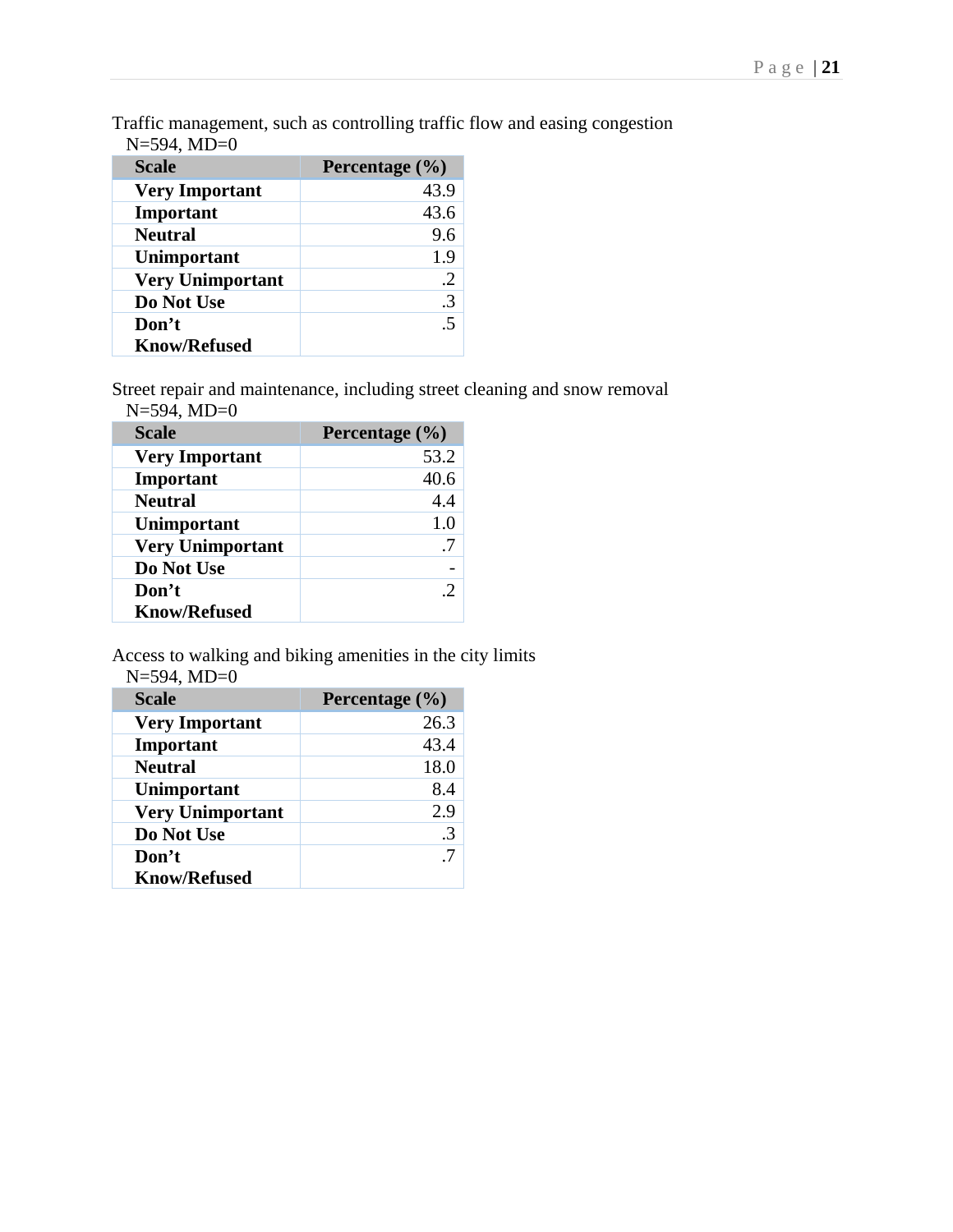Due to budget constraints and increasing costs, some additional fees or taxes may need to be changed in order to provide the same level of service. Using the scale strongly support, support, neutral, oppose, or strongly oppose, how **supportive** would you be of increasing fees or taxes for the following services?

| Police services        |                    |
|------------------------|--------------------|
| $N = 594$ , $MD = 0$   |                    |
| <b>Scale</b>           | Percentage $(\% )$ |
| <b>Very Supportive</b> | 18.5               |
| <b>Supportive</b>      | 35.5               |
| <b>Neutral</b>         | 22.6               |
| <b>Opposed</b>         | 12.5               |
| <b>Very Opposed</b>    | 8.6                |
| Don't                  | 2.4                |
| <b>Know/Refused</b>    |                    |

Fire services

| $N=594$ , $MD=0$       |                    |
|------------------------|--------------------|
| <b>Scale</b>           | Percentage $(\% )$ |
| <b>Very Supportive</b> | 22.9               |
| <b>Supportive</b>      | 40.2               |
| <b>Neutral</b>         | 20.7               |
| <b>Opposed</b>         | 8.4                |
| <b>Very Opposed</b>    | 5.4                |
| Don't                  | 2.4                |
| <b>Know/Refused</b>    |                    |

Municipal court services

 $N=594$ ,  $MD=0$ 

| <b>Scale</b>           | Percentage $(\% )$ |
|------------------------|--------------------|
| <b>Very Supportive</b> | 7.9                |
| <b>Supportive</b>      | 26.1               |
| <b>Neutral</b>         | 39.2               |
| <b>Opposed</b>         | 15.2               |
| <b>Very Opposed</b>    | 8.1                |
| Don't                  | 3.5                |
| <b>Know/Refused</b>    |                    |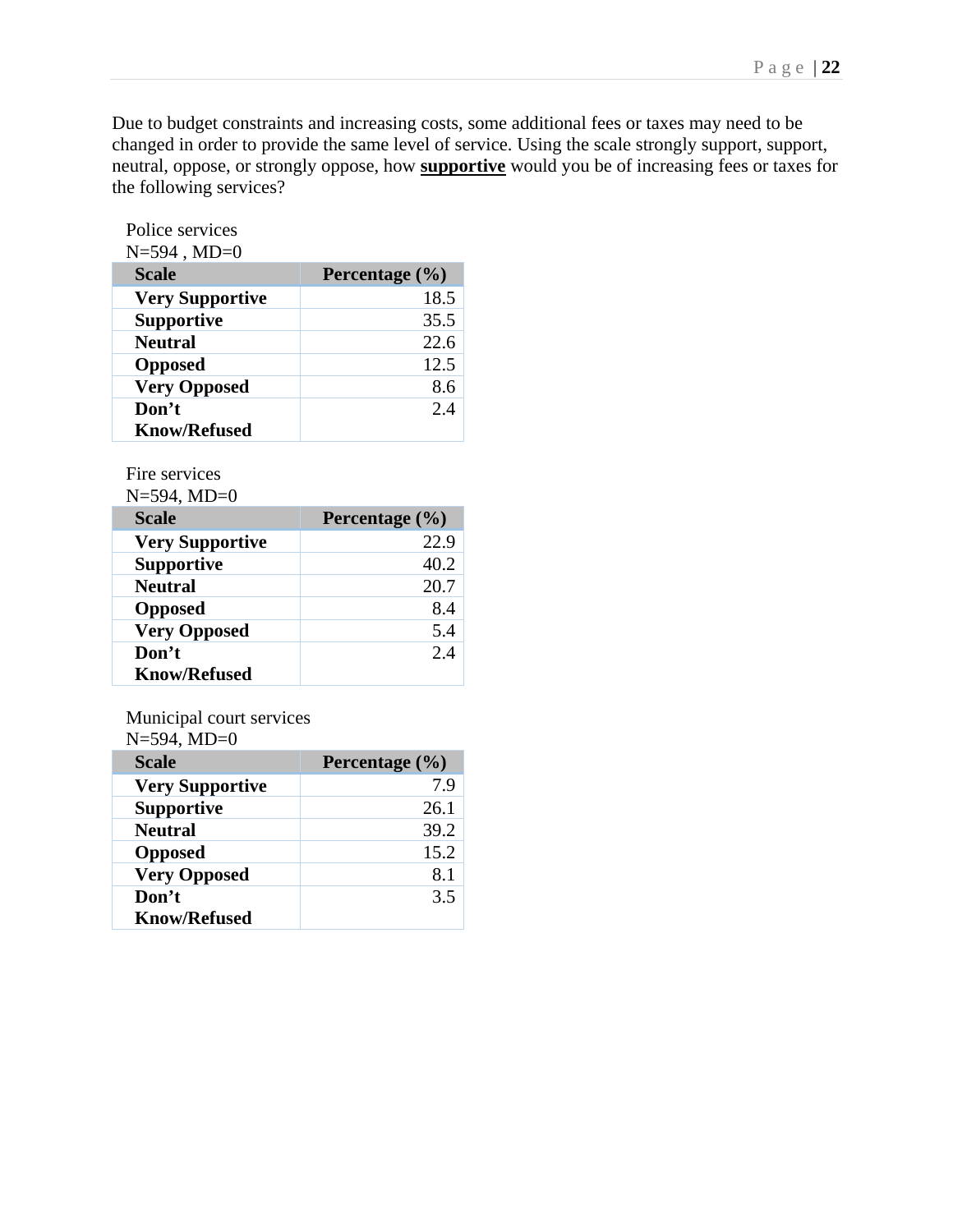Planning and managing for growth in the city N=594, MD=0

| <b>Scale</b>           | Percentage (%) |
|------------------------|----------------|
| <b>Very Supportive</b> | 12.8           |
| <b>Supportive</b>      | 33.0           |
| <b>Neutral</b>         | 27.3           |
| <b>Opposed</b>         | 16.3           |
| <b>Very Opposed</b>    | 8.9            |
| Don't                  | 1.7            |
| <b>Know/Refused</b>    |                |

Permitting and licensing services

N=594, MD=0

| <b>Scale</b>           | Percentage (%) |
|------------------------|----------------|
| <b>Very Supportive</b> | 5.9            |
| <b>Supportive</b>      | 22.1           |
| <b>Neutral</b>         | 37.5           |
| <b>Opposed</b>         | 22.4           |
| <b>Very Opposed</b>    | 8.2            |
| Don't                  | 3.9            |
| <b>Know/Refused</b>    |                |

Housing affordability

| $N = 594$ , $MD = 0$   |                    |
|------------------------|--------------------|
| <b>Scale</b>           | Percentage $(\% )$ |
| <b>Very Supportive</b> | 26.3               |
| <b>Supportive</b>      | 28.8               |
| <b>Neutral</b>         | 19.7               |
| <b>Opposed</b>         | 13.0               |
| <b>Very Opposed</b>    | 10.3               |
| Don't                  | 2.0                |
| <b>Know/Refused</b>    |                    |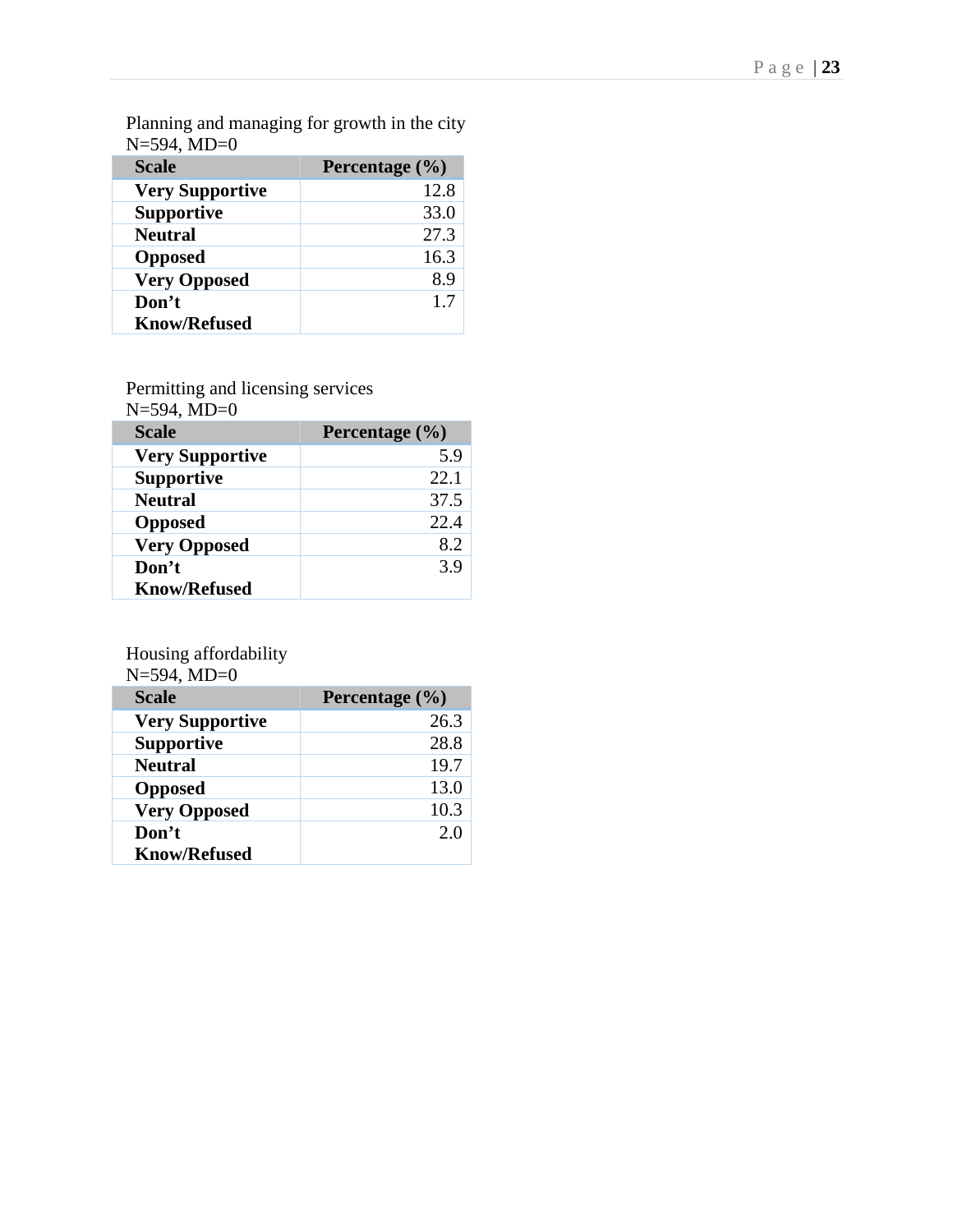| <b>Scale</b>           | Percentage $(\% )$ |
|------------------------|--------------------|
| <b>Very Supportive</b> | 19.4               |
| <b>Supportive</b>      | 33.3               |
| <b>Neutral</b>         | 20.7               |
| <b>Opposed</b>         | 15.5               |
| <b>Very Opposed</b>    | 9.4                |
| Don't                  | 1.7                |
| <b>Know/Refused</b>    |                    |

Parks, trails, open space and recreation services  $N=594, MD=0$ 

Traffic management, such as controlling traffic flow and easing congestion N=594, MD=0

| <b>Scale</b>           | Percentage $(\% )$ |
|------------------------|--------------------|
| <b>Very Supportive</b> | 18.4               |
| <b>Supportive</b>      | 38.7               |
| <b>Neutral</b>         | 22.6               |
| <b>Opposed</b>         | 13.5               |
| <b>Very Opposed</b>    | 5.6                |
| Don't                  | 1.3                |
| <b>Know/Refused</b>    |                    |

Street repair and maintenance, including street cleaning and snow removal N=594, MD=0

| <b>Scale</b>           | Percentage $(\% )$ |
|------------------------|--------------------|
| <b>Very Supportive</b> | 24.7               |
| <b>Supportive</b>      | 43.6               |
| <b>Neutral</b>         | 15.5               |
| <b>Opposed</b>         | 9.4                |
| <b>Very Opposed</b>    | 5.1                |
| Don't                  | 1.7                |
| <b>Know/Refused</b>    |                    |

Access to walking and biking amenities in the city limits N=594, MD=0

| <b>Scale</b>           | Percentage (%) |
|------------------------|----------------|
| <b>Very Supportive</b> | 14.8           |
| <b>Supportive</b>      | 31.8           |
| <b>Neutral</b>         | 25.3           |
| <b>Opposed</b>         | 17.3           |
| <b>Very Opposed</b>    | 89             |
| Don't                  | 1.9            |
| <b>Know/Refused</b>    |                |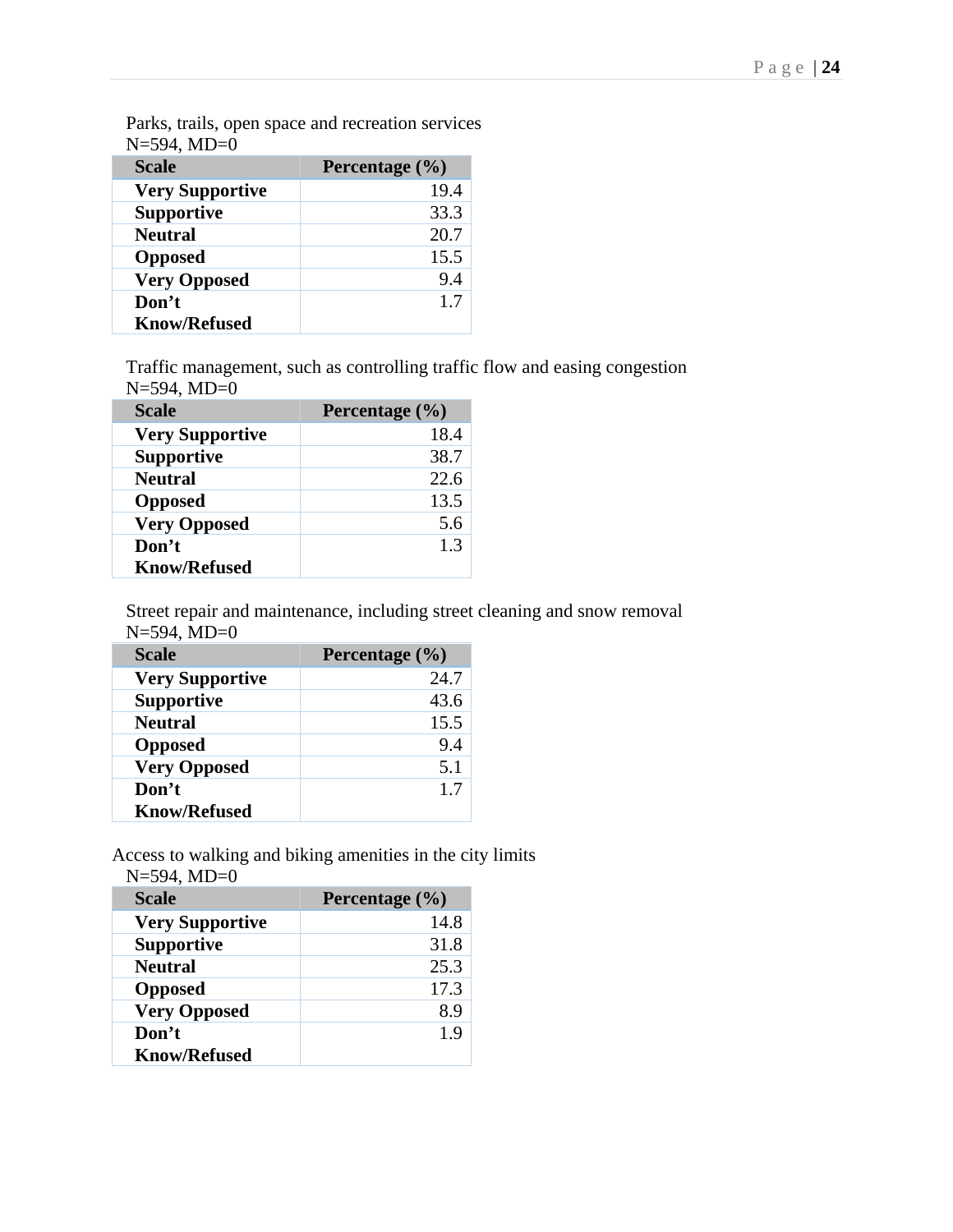| Can you identify other City services that you use and believe should be made a priority in our |  |
|------------------------------------------------------------------------------------------------|--|
| city planning and budget? (Top 25 Word Count)                                                  |  |

| Word           | <b>Count</b> | <b>Weighted Percentage (%)</b> | <b>Similar Words</b>                       |
|----------------|--------------|--------------------------------|--------------------------------------------|
| <b>bus</b>     | 35           | 2.43                           | <b>bus</b>                                 |
| parks          | 28           | 1.94                           | park, parking, parks                       |
| transportation | 25           | 1.74                           | transport, transportation, transportation  |
| housing        | 23           | 1.60                           | house, houses, housing                     |
| system         | 23           | 1.60                           | system, systems                            |
| street         | 22           | 1.53                           | street, streets                            |
| bike           | 21           | 1.46                           | bike, bikes, biking                        |
| affordable     | 16           | 1.11                           | afford, affordability, affordable          |
| taxes          | 16           | 1.11                           | tax, taxes                                 |
| free           | 15           | 1.04                           | free                                       |
| support        | 14           | 0.97                           | support, supported, supporting, supportive |
| roads          | 13           | 0.90                           | road, roads                                |
| homeless       | 12           | 0.83                           | homeless, homelessness                     |
| money          | 12           | 0.83                           | money                                      |
| trails         | 12           | 0.83                           | trail, trails                              |
| water          | 12           | 0.83                           | water                                      |
| access         | 11           | 0.76                           | access, accessibility                      |
| health         | 11           | 0.76                           | health                                     |
| library        | 11           | 0.76                           | library                                    |
| education      | 10           | 0.69                           | educate, education                         |
| sidewalks      | 10           | 0.69                           | sidewalk, sidewalks                        |
| <b>buses</b>   | 9            | 0.62                           | buses, busing                              |
| pay            | 9            | 0.62                           | pay, paying                                |
| recycling      | 9            | 0.62                           | recycling                                  |
| school         | 9            | 0.62                           | school, schooling, schools                 |

Some cities in Montana use a tourist tax of up to 3% on certain tourist-oriented activities such as motel rooms, rental cars, or liquor by the glass. Using the scale strongly support, support, neutral, oppose, or strongly oppose, how supportive would you be of Missoula adopting a 3% tax on tourist-oriented activities?

| <b>Scale</b>           | Percentage $(\% )$ |
|------------------------|--------------------|
| <b>Very Supportive</b> | 28.3               |
| <b>Supportive</b>      | 25.8               |
| <b>Neutral</b>         | 14.0               |
| <b>Opposed</b>         | 13.3               |
| <b>Very Opposed</b>    | 16.7               |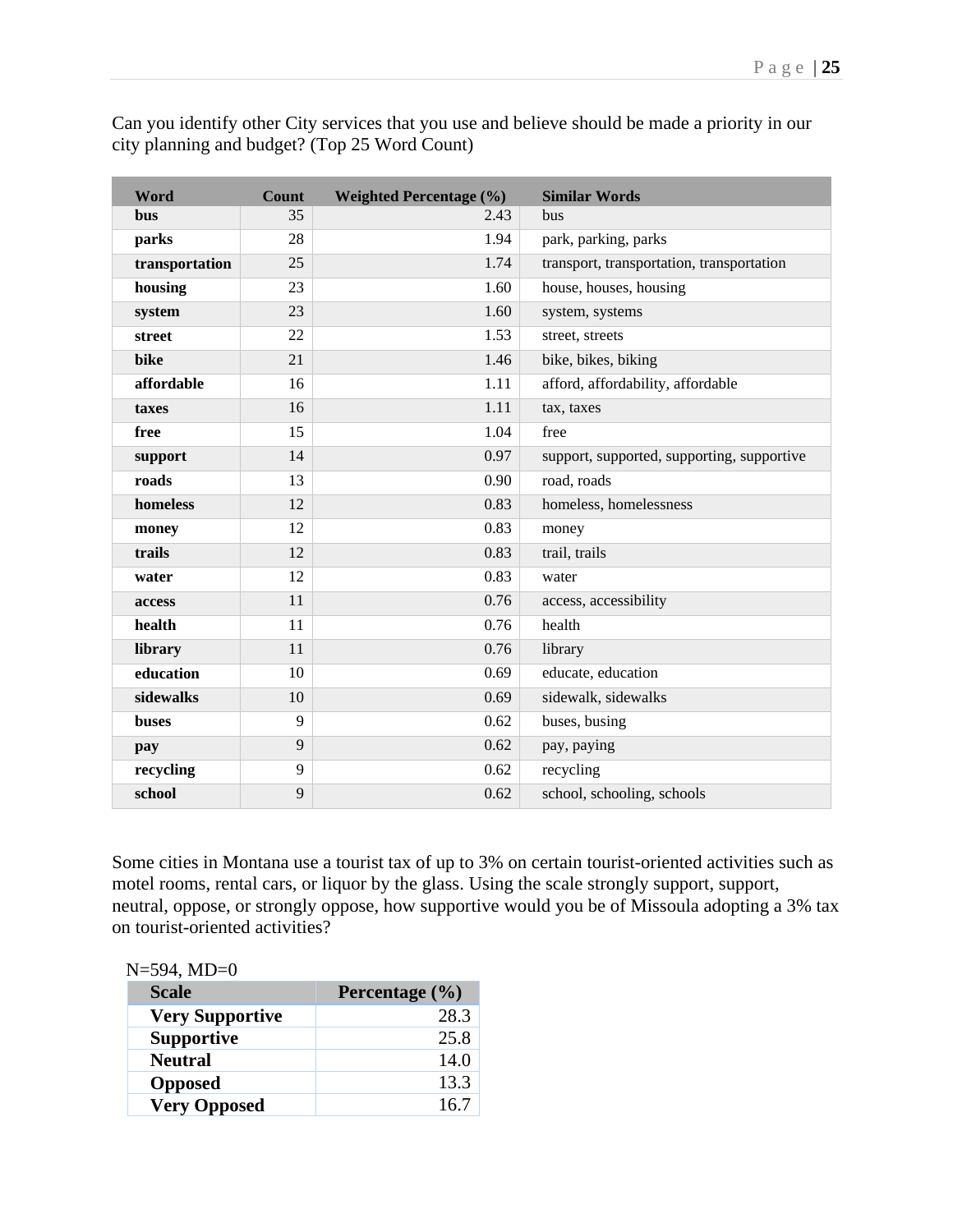| Don't               |  |
|---------------------|--|
| <b>Know/Refused</b> |  |

Would your level of support for a 3% tourist-tax increase if you knew a substantial portion of the revenue would be used to reduce property taxes?

N=594, MD=0

| <b>Scale</b>   | Percentage $(\% )$ |
|----------------|--------------------|
| <b>Yes</b>     | 65.0               |
| No.            | 27.6               |
| Don't Know     | 6.4                |
| <b>Refused</b> | 1 O                |

#### **Section 3: Demographics**

Do you rent or own your current place of residence? [Pick one, do not read]

N=594, MD=0

| <b>Scale</b>   | Percentage $(\% )$ |
|----------------|--------------------|
| Rent           | 34.8               |
| Own            | 62.5               |
| Don't Know/    | 27                 |
| <b>Refused</b> |                    |

Did you vote in the fall 2017 municipal election?

N=594, MD=0

| <b>Scale</b>   | Percentage $(\% )$ |
|----------------|--------------------|
| <b>Yes</b>     | 81.6               |
| No             | 14.3               |
| Don't Know/    | 4 0                |
| <b>Refused</b> |                    |

What was your approximate total household income for 2017?

N=594, MD=0

| <b>Scale</b>         | Percentage $(\% )$ |
|----------------------|--------------------|
| Less than $$15,000$  | 11.4               |
| \$15,000 BLT         | 20.7               |
| \$35,000             |                    |
| \$35,000 BLT         | 10.9               |
| \$50,000             |                    |
| \$50,000 BLT         | 15.0               |
| \$75,000             |                    |
| \$75,000 and over    | 23.7               |
| <b>Prefer not to</b> | 18.2               |
| answer               |                    |